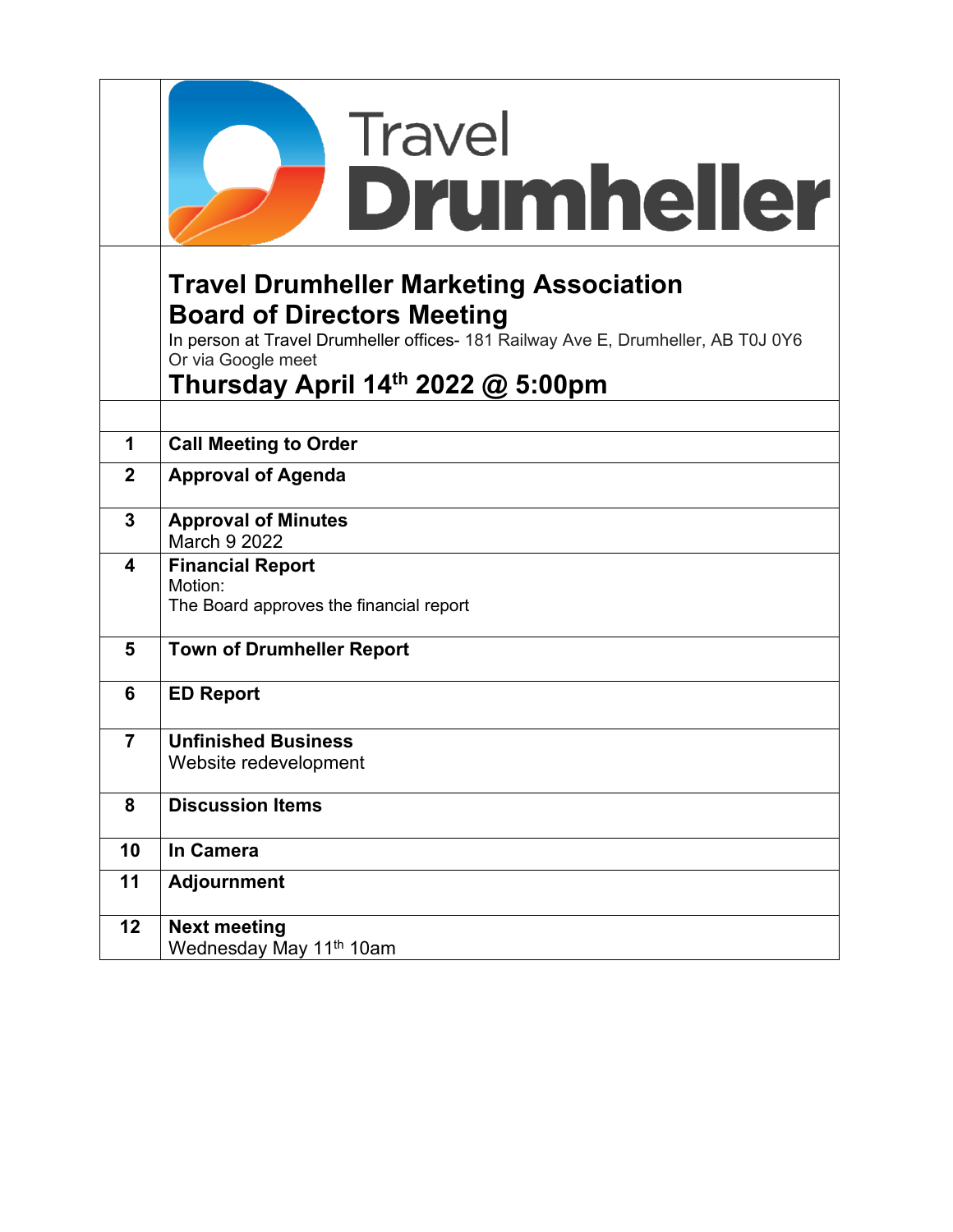

Travel Drumheller Marketing Association Wednesday, March 9,2022 10.00 am (person or zoom) @ Community Futures Board Room MINUTES

Present in person: R. Semchuk, T. Vyvey, D. Schinnour, H. Little, J. Fielding, B. Steeves

Present by Zoom: V. Neudorf, D. Dekeyser, E. Secord R. Johnston, (arrived late) C. Sereda (arrived late)

## Absent: C. Hughes

## **1. Call to Order**

R. Semchuk called the meeting to order at: 10:10 am

### **2. Approval of Agenda:**

 **Motion by S. Newstead/ V. Neudorf that the agenda be approved. Carried**

**3. Approval of Minutes of February 9,2022** Adjust minutes to read that V. Neudorf arrived late to the meeting**.** 

### **Motion by B. Steeves / T.Vyvey that the minutes of February 9,2022 be approved. Carried**

## **4. Financial Report**

Presentation of financial report by B. Steeves. See attached financial report. Money still to come from Travel Alberta. R. Semchuk, B. Steeves and J. Fielding to sign financials at Ascend. GST amount \$11,657.00. The 1% left has been moved. Moved \$10,000.00 to the trust fund.

### **Motion to approve the financials**

 **Motion by D. Schinnour / T. Vyvey to approve the financials. Carried**

## **5. Town of Drumheller Report by R. Johnston**

No report from R. Johnston

 On March 14,2022 J. Fielding and R. Johnston will be presenting a draft copy for extending the season to Town council.

R. Semchuk discussed the housing study the Town is doing.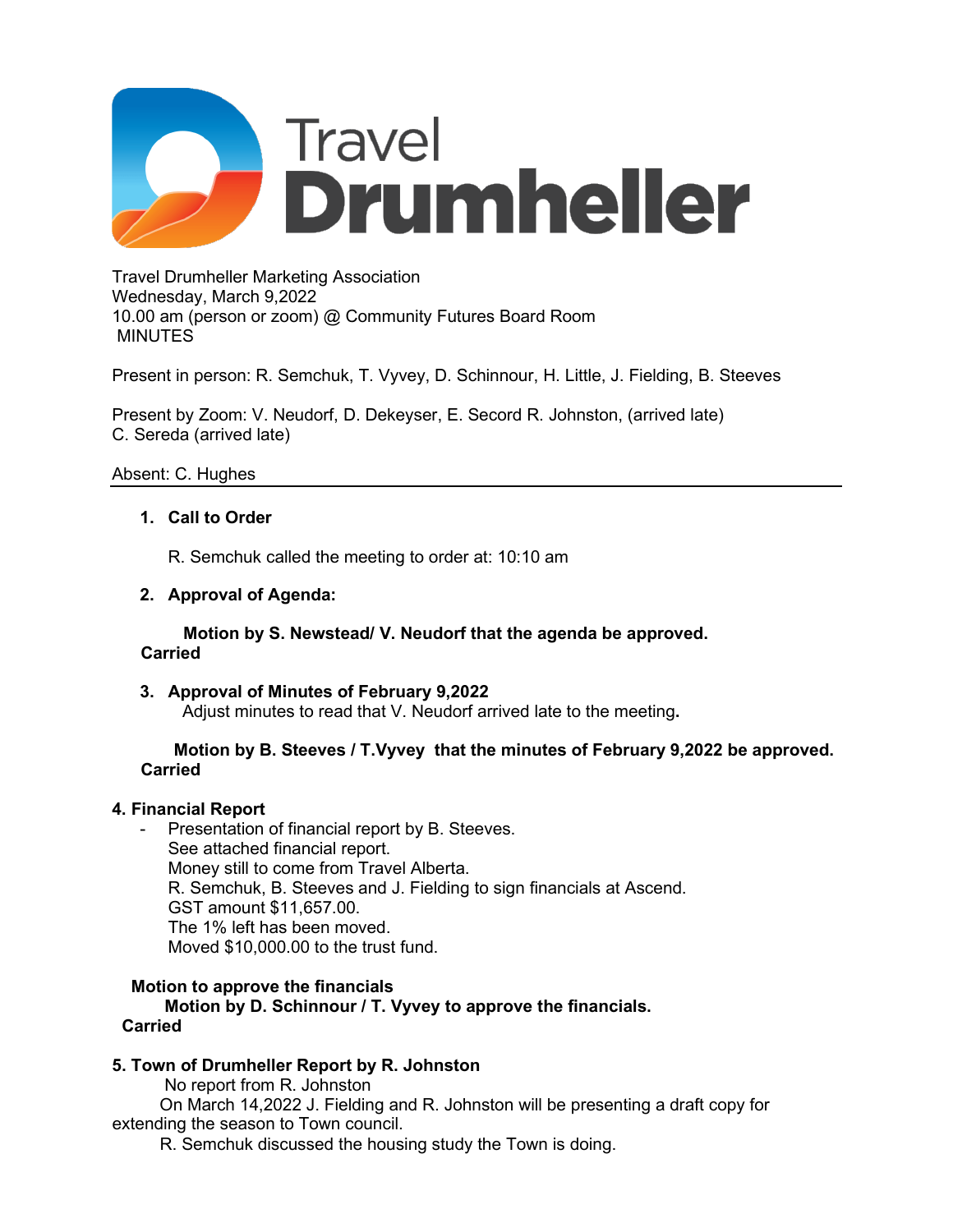H. Little informed the board that the Town will not renew the contract with the curling club at the end of June 2022. There will be a meeting held April 7,2022 for anyone who would like to attend.

### **6. ED Report: by J. Fielding**

See attached notes in the board package.

Job Fair goes March 31,2022 at the Badlands Community Facility.

The social on March 10, 2022 from 5 pm - 7 pm will be held at Pearl and Hart.

The Drumheller Mail will be printing 30,000 copies of the small foldable map.

### **7. Unfinished Business**

### **Travel Alberta Conference:**

 As discussed at the last board meeting there is no money to sponsor the Travel Albert**a**  Conference.

 R. Semchuk, S. Newstead, J. Fielding and V. Neudorf will attend the Travel Alberta Conference in Banff.

R. Semchuk has blocked rooms off at Canalta Banff Lodge.

### **2022 – 2025 Strategic Plan:**

J. Fielding will have the executive review and send it to the board before the AGM.

## **Motion by B. Steeves / T. Vyvey to accept the Strategic Plan. Carried**

### **2022 Marketing Plan**

J. Fielding will send the marketing plan to Andi Dziliums from Travel Alberta**.**

## **Motion by T. Vyvey / S. Newstead to approve the 2022 Marketing Plan. Carried**

The 2022 Travel Guide is almost sold out.

The cost of printing less guides would be \$12,000.00 - \$25,000.00

### **AGM - presentation April 14,2022 6 pm**

J. Fielding reported that there are five 3 -year Director terms available.

Election could be held.

There will be a link on the website

Looking at getting Travel Alberta to do a presentation.

R. Semchuk thanked D. Dekeyser and H. Little for the years they served as a director for Travel Drumheller.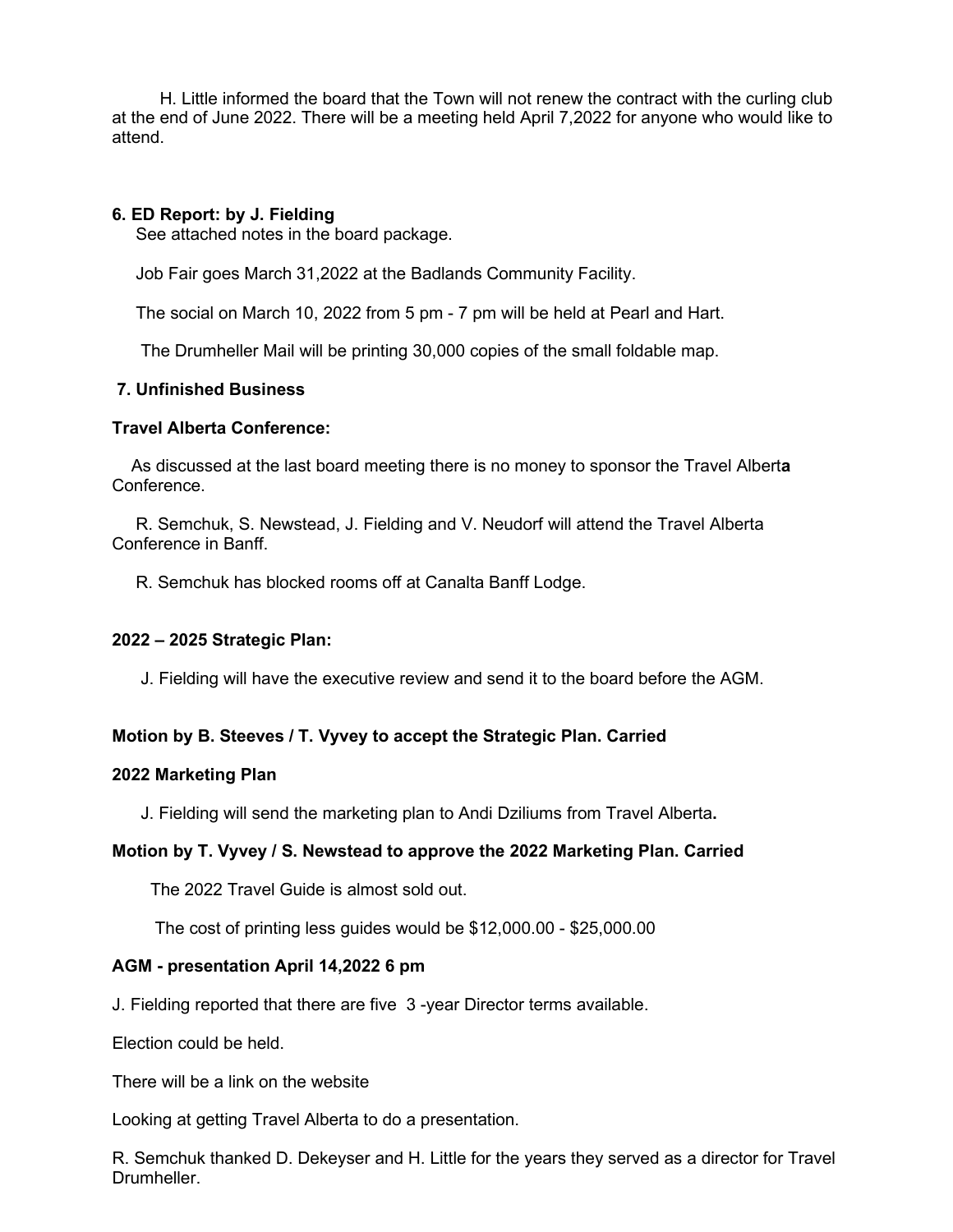## **Tourism Excellence Award**

We have received 5 nominations.

Date for the awards is June 9,2022 at the BCF.

R. Semchuk suggested we book a table.

R. Semchuk or S. Newstead will present the award.

 Discussion on the award and the decision is to go with T. Vyvey's idea of a local artist's painting of the valley.

### **8. Discussion Items**

### **Destination Development Plan**

RFP has been written.

J. Fielding will start advertising for staff.

### **Board Code of Conduct Document**

Travel Drumheller needs engagement from all the board members.

R. Semchuk suggests working with sub committees again.

All board members are to sign the Code of Conduct document and send to J. Fielding

The board needs to help J. Fielding when needed.

## **Motion by S. Newstead / T. Vyvey to approve the updated Board of Conduct document. Carried**

### **Website redevelopment**

J. Fielding and Michele are working on quotes from 2 companies

Strong Coffee - \$13,000.00. J. Fielding to go back to Strong Coffee and get a quote for

redo.

Non-Fiction redesign \$10,000.00 or redo \$35,000.00**.** 

## **9. Adjournment: R. Semchuk adjourned at 11:33** Next board meeting: **Thursday April 14,2022 at 5 pm** Signed by:

\_\_\_\_\_\_\_\_\_\_\_\_\_\_\_\_\_\_\_\_\_\_\_\_\_\_\_\_\_\_\_\_\_

R. Semchuk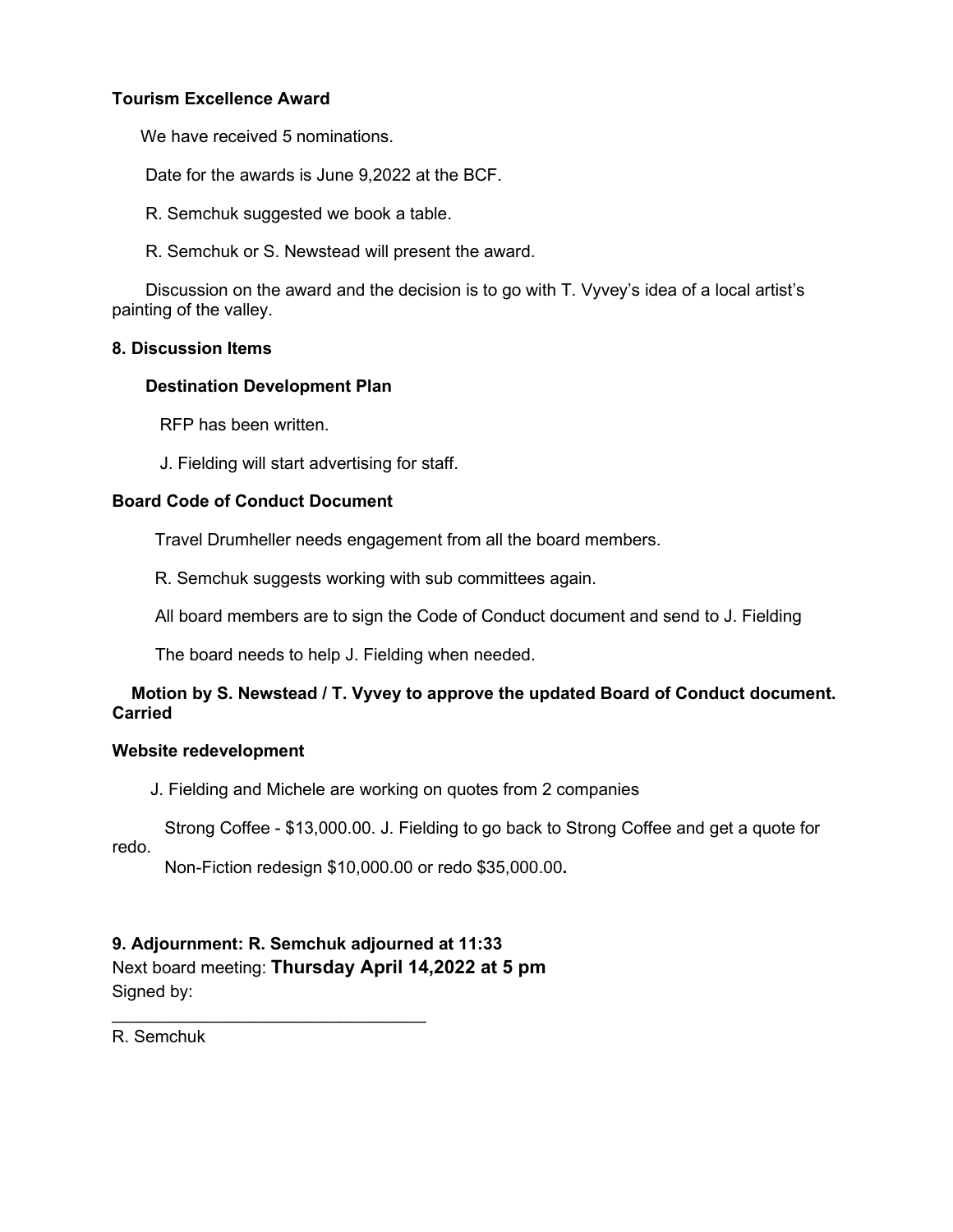## Balance Sheet

As of April 6, 2022

| 1225 Employee Cash Advance Repayment | 0.00         |
|--------------------------------------|--------------|
| Total 1220 Employee Cash Advances    | 0.00         |
| 1320 Prepaid Expenses                | 1,876.20     |
| <b>Total Current Assets</b>          | \$240,731.10 |
| Non-current Assets                   |              |
|                                      |              |
| Property, plant and equipment        |              |
| 1805 Dinosaur Suits                  | 0.00         |
| 1807 Accum Amort - Dinosaur Suits    | 0.00         |
| <b>Total 1805 Dinosaur Suits</b>     | 0.00         |
| 1820 Office Furniture & Equipment    | 0.00         |
| 1905 Computer Hardware               | 6.743.88     |
| 1906 Accum Amort - Computer          | $-779.86$    |
|                                      |              |
| <b>Total 1905 Computer Hardware</b>  | 5,964.02     |
| Total Property, plant and equipment  | \$5,964.02   |
| <b>Total Non Current Assets</b>      | \$5,964.02   |
|                                      |              |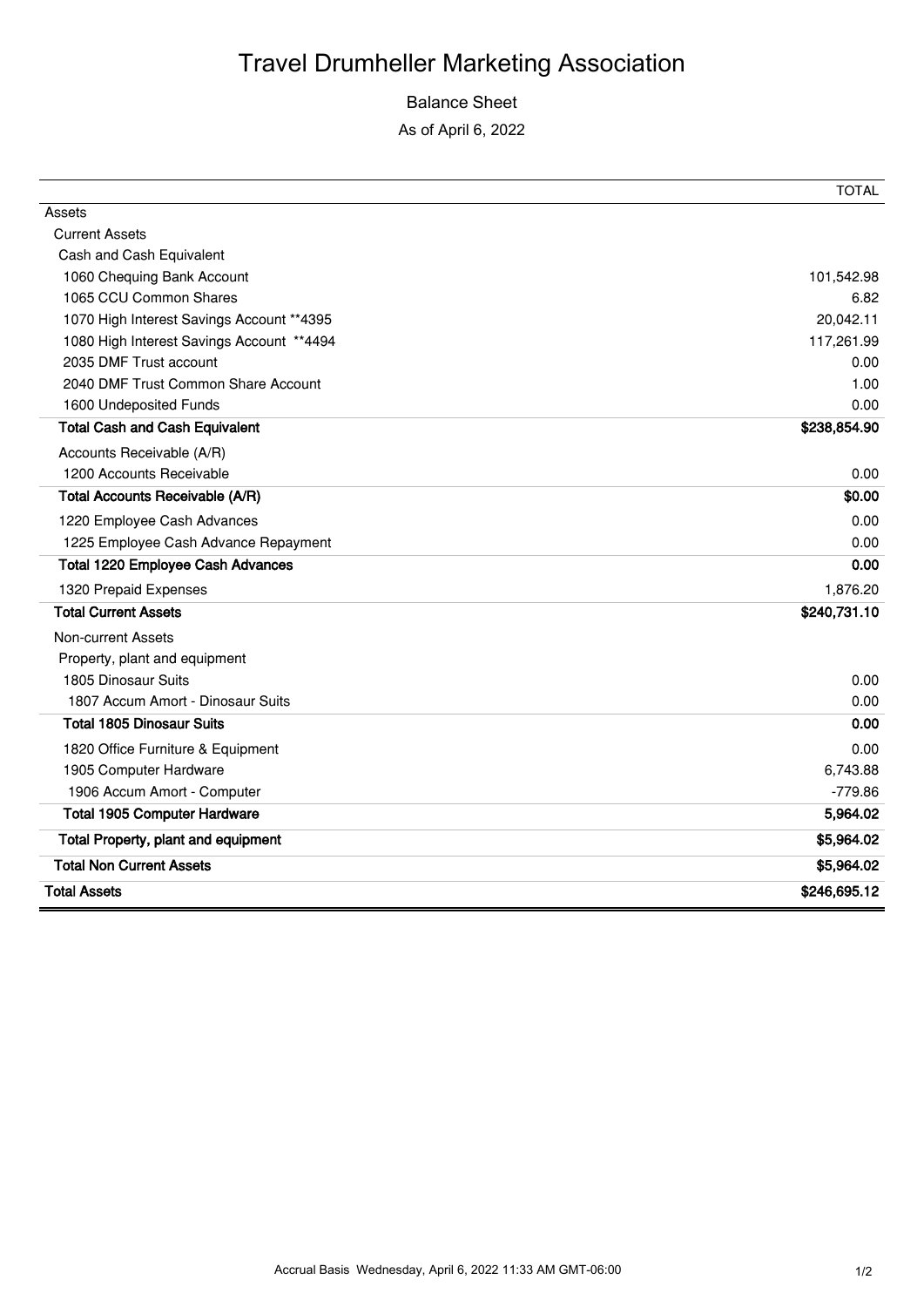## Balance Sheet

As of April 6, 2022

|                                           | <b>TOTAL</b>  |
|-------------------------------------------|---------------|
| <b>Liabilities and Equity</b>             |               |
| Liabilities                               |               |
| <b>Current Liabilities</b>                |               |
| Accounts Payable (A/P)                    |               |
| 2100 Accounts Payable                     | $-3,799.94$   |
| Total Accounts Payable (A/P)              | $$ -3,799.94$ |
| <b>Credit Card</b>                        |               |
| 2150 Visa Card-Collabria                  | $-592.84$     |
| <b>Total Credit Card</b>                  | $$ -592.84$   |
| 2110 Accrued Professional Fees            | 1,800.00      |
| 2180 El Payable                           | 0.00          |
| 2185 CPP Payable                          | 0.00          |
| 2190 Federal Income Tax Payable           | 0.00          |
| 2310 GST/HST Charged on Sales             | 0.00          |
| 2315 GST/HST Paid on Purchases            | 0.00          |
| 2335 GST/HST Payable                      | $-3,702.67$   |
| 2336 GST Difference                       | 0.00          |
| 2337 GST/HST Suspense                     | 0.00          |
| 2340 Payroll Liabilities                  |               |
| 2345 Federal Taxes                        | 0.00          |
| <b>Total 2340 Payroll Liabilities</b>     | 0.00          |
| 2350 Prepaid Sales/Deposits               | 190.00        |
| 2400 Short term loan - Town of Drumheller | 0.00          |
| 2420 Short term loan-Canalta              | 0.00          |
| 2440 Deferred Income                      | 83,438.54     |
| <b>Total Current Liabilities</b>          | \$77,333.09   |
| <b>Total Liabilities</b>                  | \$77,333.09   |
| Equity                                    |               |
| <b>Retained Earnings</b>                  | 251,712.47    |
| Profit for the year                       | $-82,350.44$  |
| <b>Total Equity</b>                       | \$169,362.03  |
| <b>Total Liabilities and Equity</b>       | \$246,695.12  |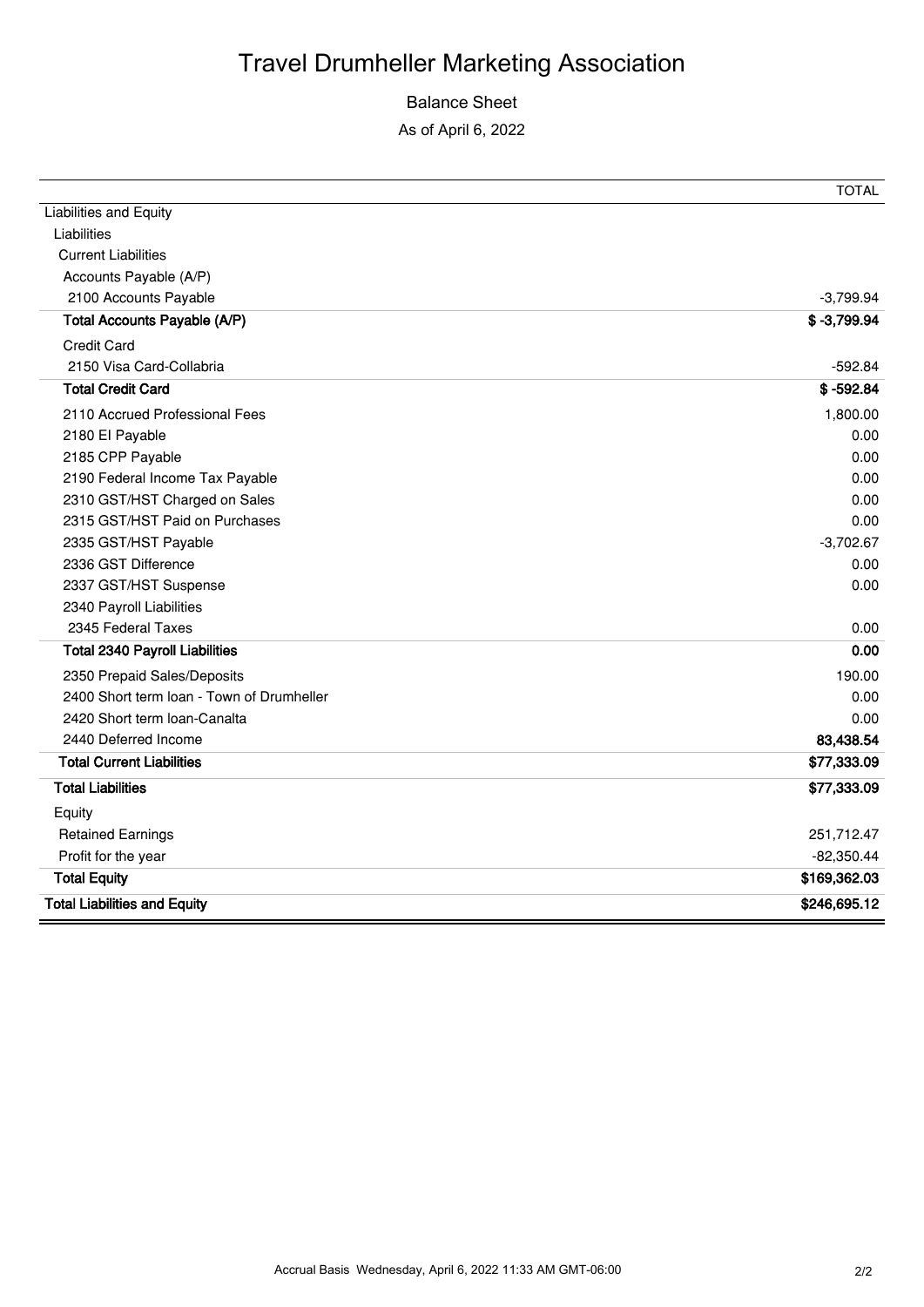Profit and Loss

January 1 - April 6, 2022

|                                 | <b>TOTAL</b>   |
|---------------------------------|----------------|
| <b>INCOME</b>                   |                |
| 4023 Grants                     | 19,000.00      |
| 4030 Vacation Guide Revenue     | 7,642.38       |
| 4100 Partnership Agreement      | 1,080.00       |
| <b>Total Income</b>             | \$27,722.38    |
| <b>GROSS PROFIT</b>             | \$27,722.38    |
| <b>EXPENSES</b>                 |                |
| 5010 Vacation Guide Expenses    | 3,420.00       |
| 5020 Marketing Projects Expense | 43,111.99      |
| 5025 Travel Expense             | 622.34         |
| 5190 Subcontracts               | 9,247.00       |
| 5440 WCB Expense                | 200.00         |
| 5480 Commissions                | 1,000.00       |
| 5600 Marketing Initiatives      | 25,575.00      |
| 5610 Accounting & Legal         | 2,377.50       |
| 5615 Advertising & Promotions   | 1,279.00       |
| 5617 Sponsorship                | 20,000.00      |
| 5625 Business Fees & Licenses   | 43.50          |
| 5635 Socials                    | 500.00         |
| 5690 Interest & Bank Charges    | 5.00           |
| 5700 Office Supplies            | 1,196.07       |
| 5790 Office Rent                | 1,600.00       |
| <b>Total Expenses</b>           | \$110,177.40   |
| <b>OTHER INCOME</b>             |                |
| 4440 Interest Revenue           | 104.58         |
| <b>Total Other Income</b>       | \$104.58       |
| <b>PROFIT</b>                   | $$ -82,350.44$ |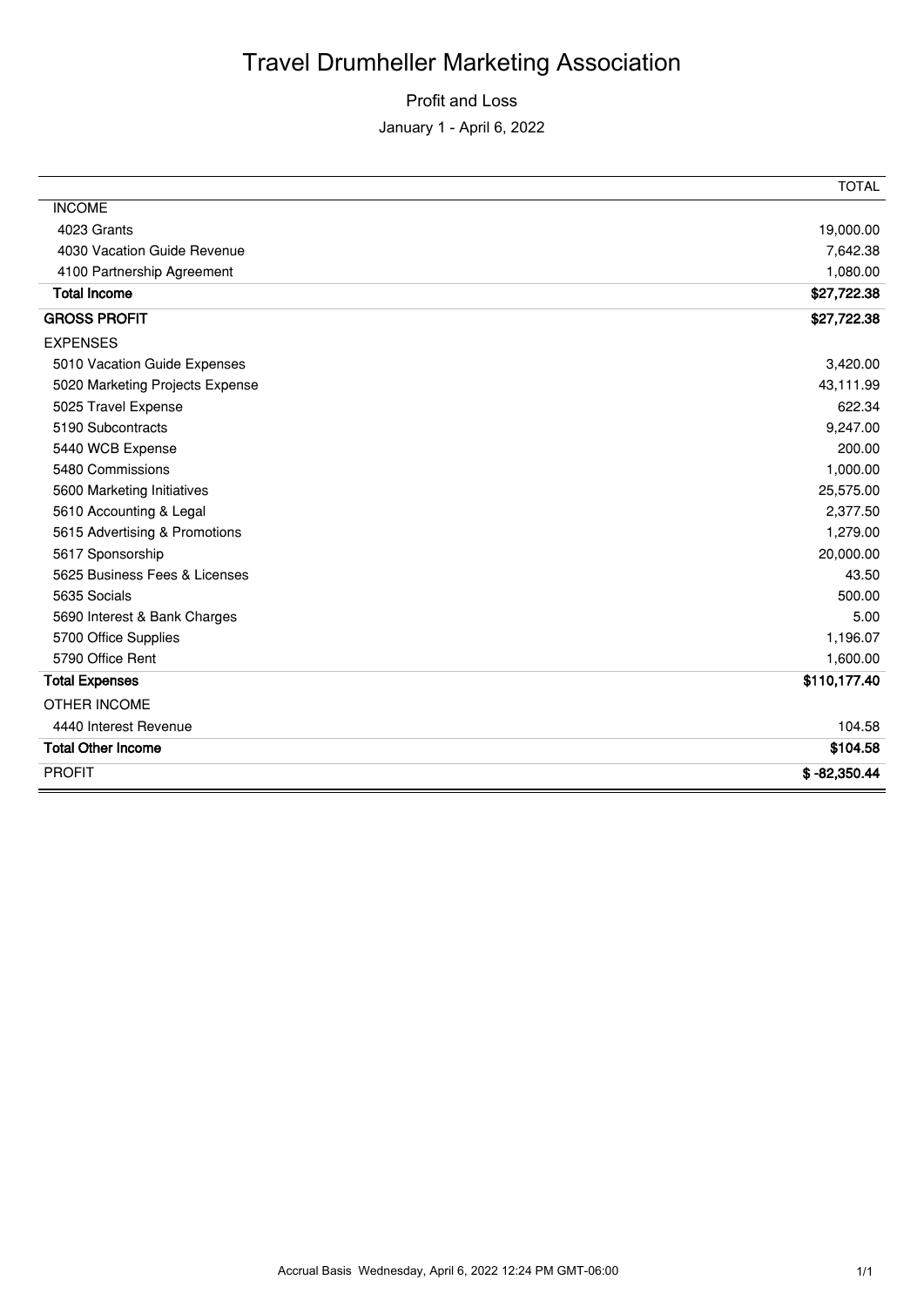A/P Aging Summary

As of April 6, 2022

|                     | <b>CURRENT</b> | - 30          | $31 - 60$ | $61 - 90$ | 91 AND OVER | TOTAL         |
|---------------------|----------------|---------------|-----------|-----------|-------------|---------------|
| Stingray Radio Inc. |                | $-3,799.94$   |           |           |             | $$ -3.799.94$ |
| <b>TOTAL</b>        | \$0.00         | $$ -3.799.94$ | \$0.00    | \$0.00    | \$0.00      | \$ 3.799.94   |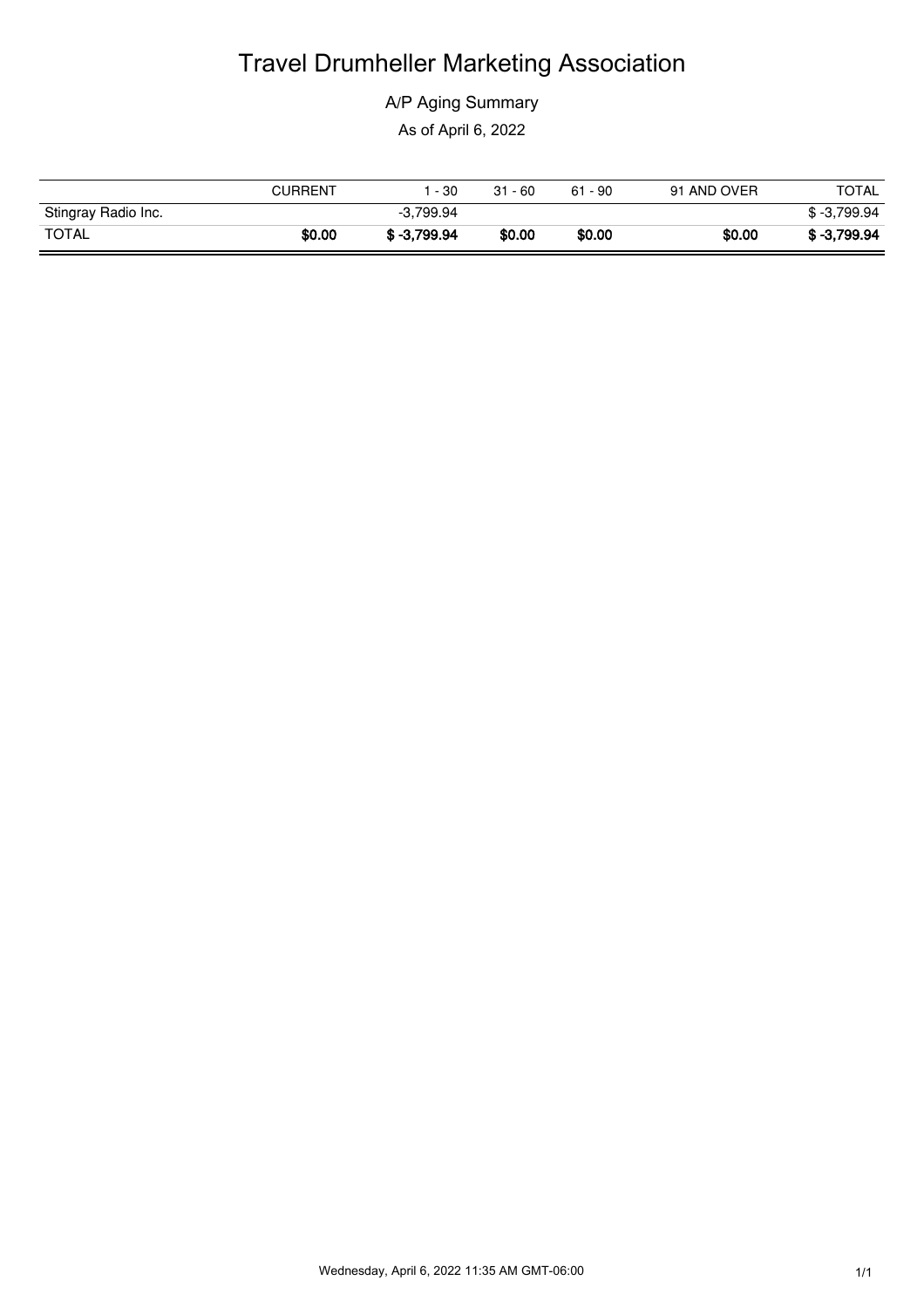

Travel Drumheller Executive Director Progress Report April 2022

| <b>Key Performance Indicators</b>                                                     | <b>March-April</b>                                                                                                                                                                                                                                                                                                                                                                                         |  |
|---------------------------------------------------------------------------------------|------------------------------------------------------------------------------------------------------------------------------------------------------------------------------------------------------------------------------------------------------------------------------------------------------------------------------------------------------------------------------------------------------------|--|
| <b>Expanding Travel Drumheller's</b><br>funding diversity and amounts<br>by $30 + \%$ | Prairies Can Funding successful<br>Travel Alberta Operating support received<br>Travel Alberta will be giving us a grant related to our Marketing Plan and so I do not need<br>to apply for Coop Funding. They will also fund destination development and so training in<br>Destination Development for the ED and support of events such as paying for additional<br>entertainment at Festival of Lights. |  |
| 2022 Guide is produced on<br>budget + time and has sold<br>100% of ad space           | Mountain View printers have been booked, the design will be sent to them on April 21<br>and it takes 3 weeks to be printed. We will put the final design up on the website on April<br>$25th$ .                                                                                                                                                                                                            |  |

| Improving stakeholder<br>relations within Drumheller, the<br>Drumheller region and with<br>other organizations such as<br><b>Travel Alberta</b> | Will be hosting the Travel Alberta Town Hall in May.<br>112 businesses completed the business survey. We have had the draft report presented<br>to us and once I receive the final copy I will send it out to you all. As expected most<br>businesses shared concerns for hiring people with the required qualifications and the<br>seasonality of the area.<br>15 businesses attended the job Fair and 140 potential employees attended as well.<br>Drum Discovery will take place on May 24 and 25. The flier is attached to the board<br>package please share widely. Radio ads start next week. Heather Carlson will be going to<br>businesses to promote the program. |
|-------------------------------------------------------------------------------------------------------------------------------------------------|----------------------------------------------------------------------------------------------------------------------------------------------------------------------------------------------------------------------------------------------------------------------------------------------------------------------------------------------------------------------------------------------------------------------------------------------------------------------------------------------------------------------------------------------------------------------------------------------------------------------------------------------------------------------------|
| Investigating other sources of<br>income in addition to the DMF                                                                                 |                                                                                                                                                                                                                                                                                                                                                                                                                                                                                                                                                                                                                                                                            |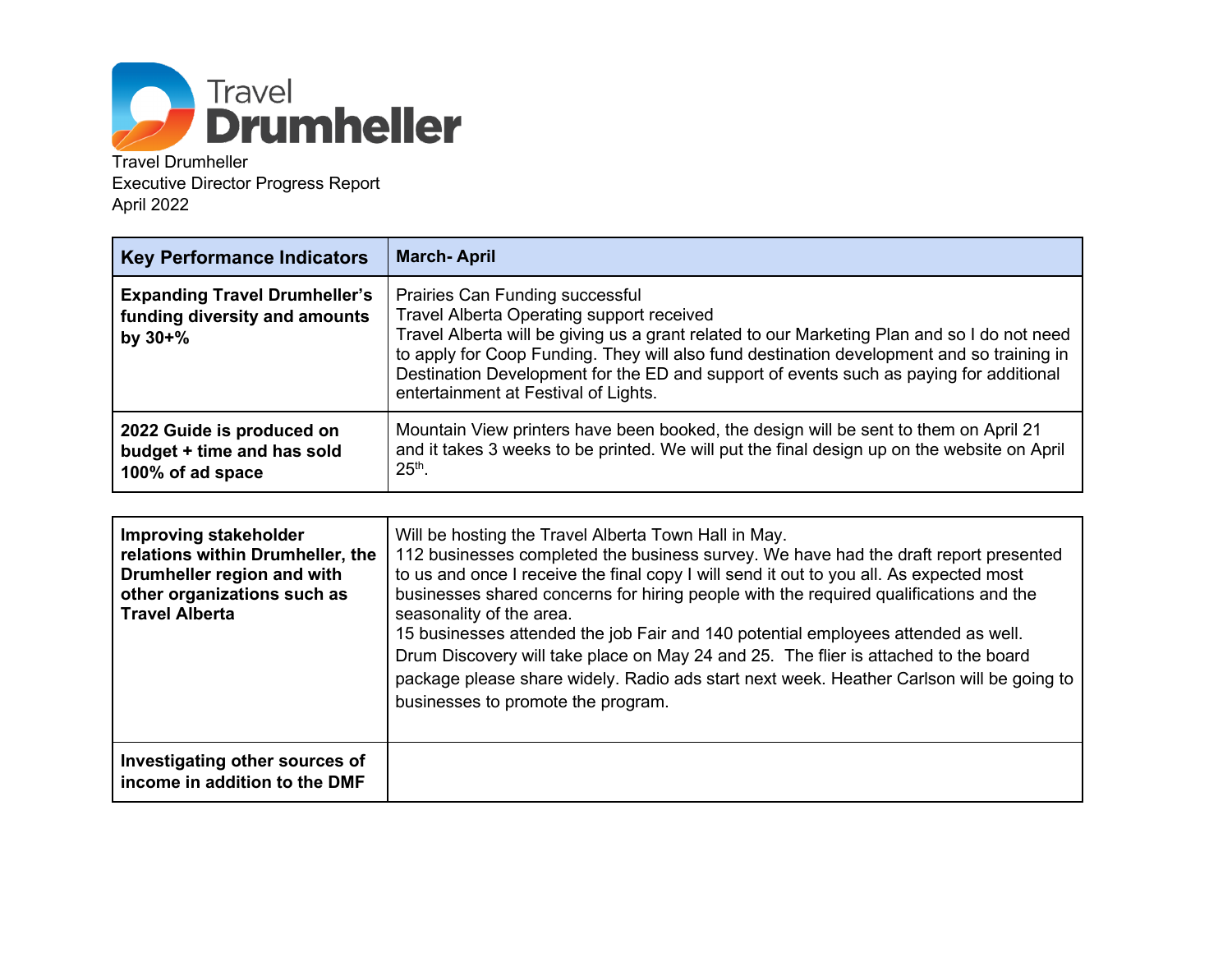| <b>Building relationships with the</b><br>campgrounds in the region       | Need to revisit the campground program to have the design ready for the Travel Alberta<br>Coop funding. |  |  |  |
|---------------------------------------------------------------------------|---------------------------------------------------------------------------------------------------------|--|--|--|
| Offering marketing support to<br>partners and other tourism<br>businesses | Interviewing for the marketing position Tuesday April 12th                                              |  |  |  |
| <b>Managing the Ambassador</b><br>program                                 | Have two potential Ambassadors                                                                          |  |  |  |

## **Other Updates:**

**Quality Inn funds-** A Curiocity Campaign will be live the last week of April and first week of May. It includes a contest for a stay in Drumheller with an emphasis on local experiences such as Black Mountain coffee shop valley brewing and charcuterie.

## **Influencers We are working with 3 influencers over the next few months- a family (lifeloveabroad) will be RVing on June 10th, Can Do Canada will be here at the end of August and the Red and White adventures will be early Sept**

**Crowdriff** This is progressing, we have set up # to follow, messages for collecting User Generated Content and have created a number of folders.

**Jurassic World Campaign** Elaine and I are working with the production crew at Travel Alberta to create a 15 sec ad to be broadcast in Cineplex movie theatres before Jurassic World is shown. We will also make this content part of the Loknow campaign, It will be an ad about the Tyrrell and will direct people to the RTM website. There will be an event at the plaza and the Napier on June 10<sup>th</sup> linked with the first night of the movie in Drumheller. The production is being paid for by TA and the movie ads will be covered with the TA grant funding.

**Website** There are three quotes for updates and overhaul of the website. These are attached to the meeting package. I would like to make a decision today at the meeting so we get things moving. This will be paid for via the TA funding.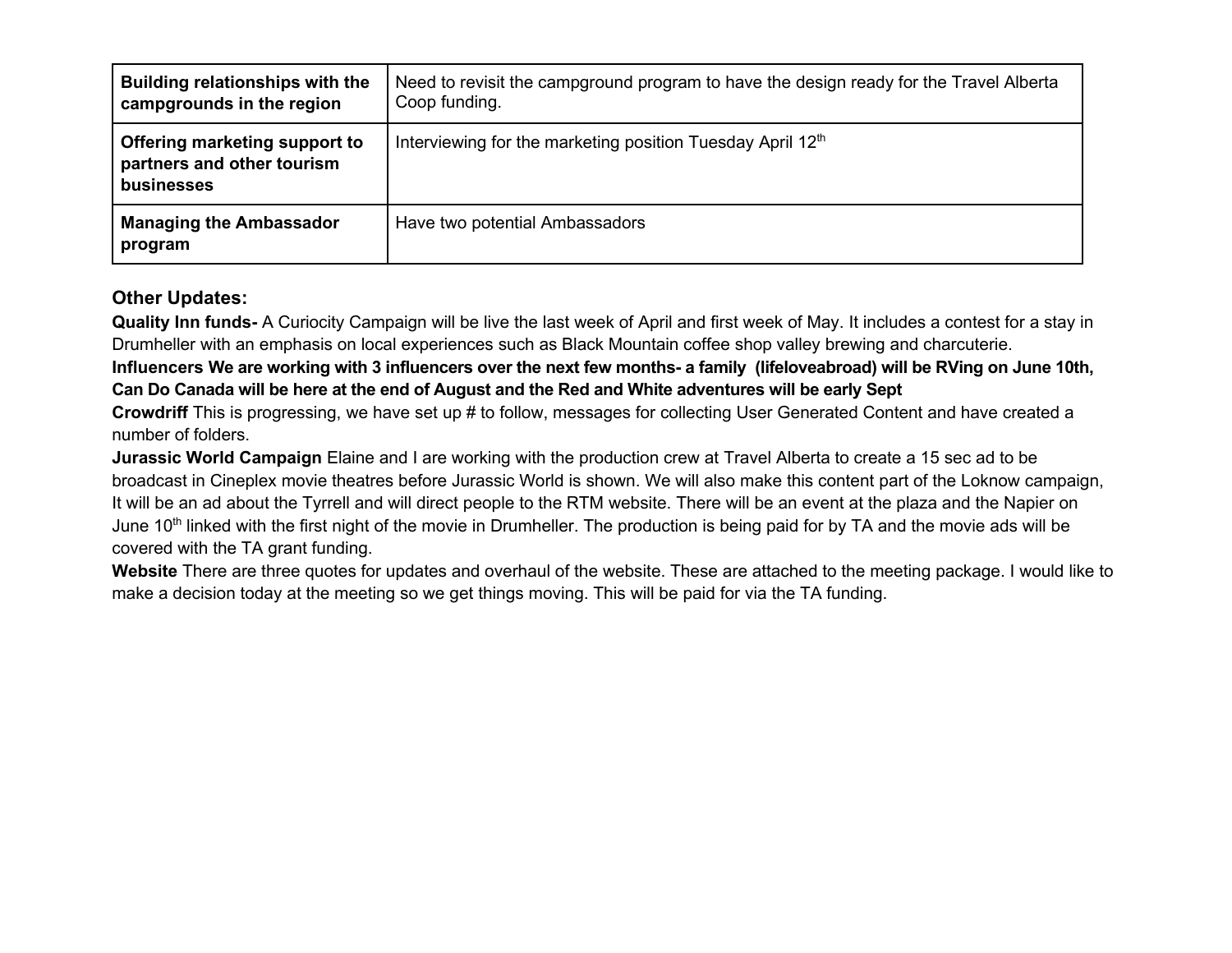## **2022 Website Redevelopment**

We had three proposals for the website. The current website can get confusing in the back end as we get lost as to where articles can be found we also need to increase the seasonal feel of the site. It has a number of styles on different pages and it feels like we do something new and it just gets added on rather than integrated into the whole site. The industry page which is becoming more and more important is difficult to manage and I cannot create direct links to the pieces such as the job Fair and AGM. We need to have a website which looks like we are an iconic destination.

## **Nonfiction**

## **Revamp**

Given we are working with existing website, keeping existing look and feel, and not rebuilding from scratch - but rather focusing on the above improvements - our quote for these items would come in at \$13,500, however we are prepared to complete these within the previously mentioned budget of **\$10,000**.

## **New site**

that quote would come in at **\$35,000**. We would be prepared to complete the project for **\$25,000** and collect this amount in monthly instalments (as opposed to our standards payment schedule of 50% / 25% / 25%) to make this more palatable to your team.

Their other sites Hospitality and tourism related: <https://southcanadianrockies.ca/> <https://indigenoustourismalberta.ca/> <https://canaltahotels.com/> <https://www.redarrow.ca/> <https://www.macdonaldisland.ca/> <https://prairiesprinterinc.ca/>

Others: <https://www.alarisequitypartners.com/> <https://www.orchardsra.com/> <https://www.paramountres.com/> <https://www.resverlogix.com/>

## Strong Coffee

This would be a cost of \$15,000 for a new site. The details are attached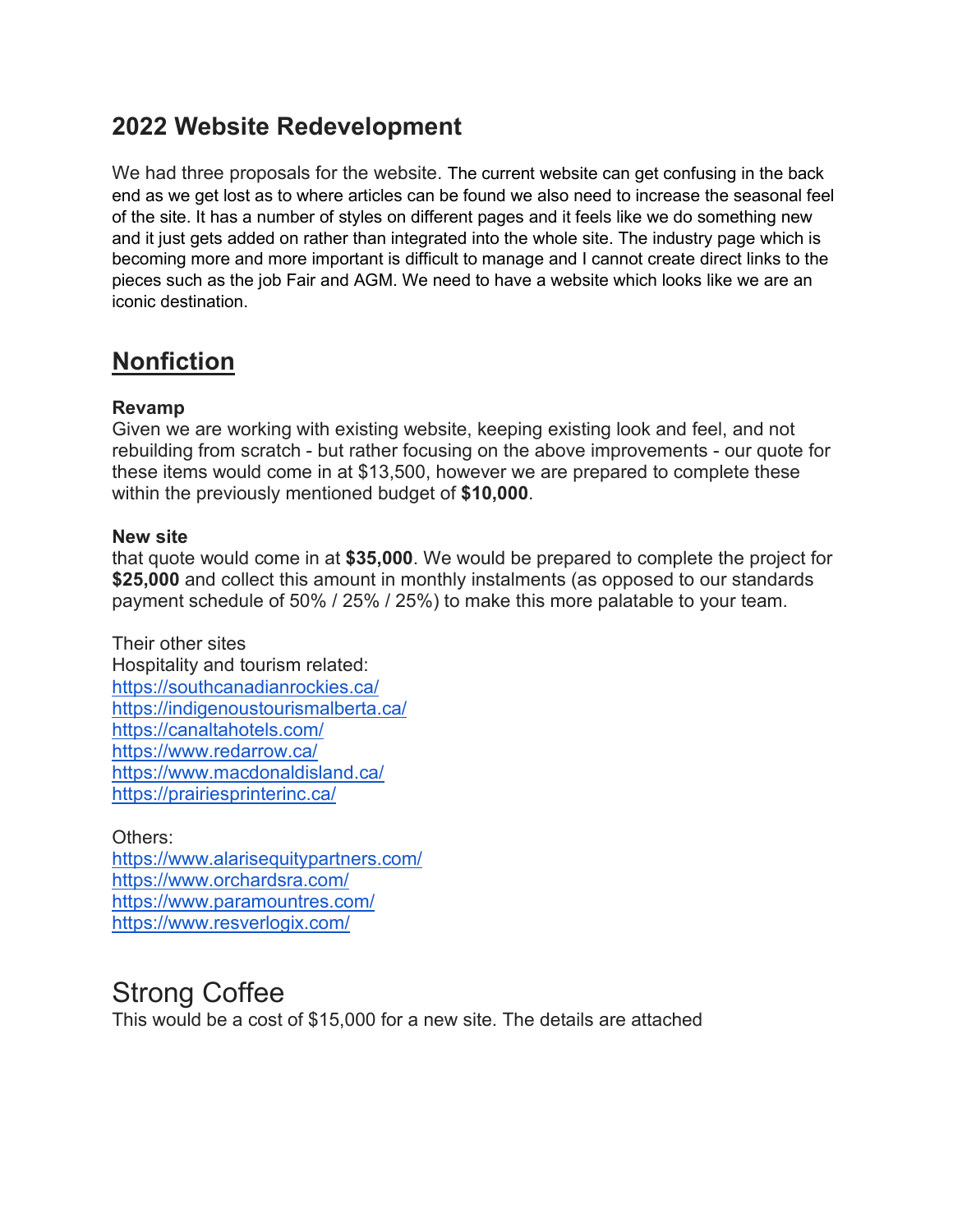

## WEBSITE DEVELOPMENT PROPOSAL

Travel Drumheller Julia Fielding January 2022

╓╓╲╌┰┚┎┰┰╌╗║╟┱┉ᠼ┲┵╖╱┟╌╜╌┰╜╠┪╵╟┖╍┑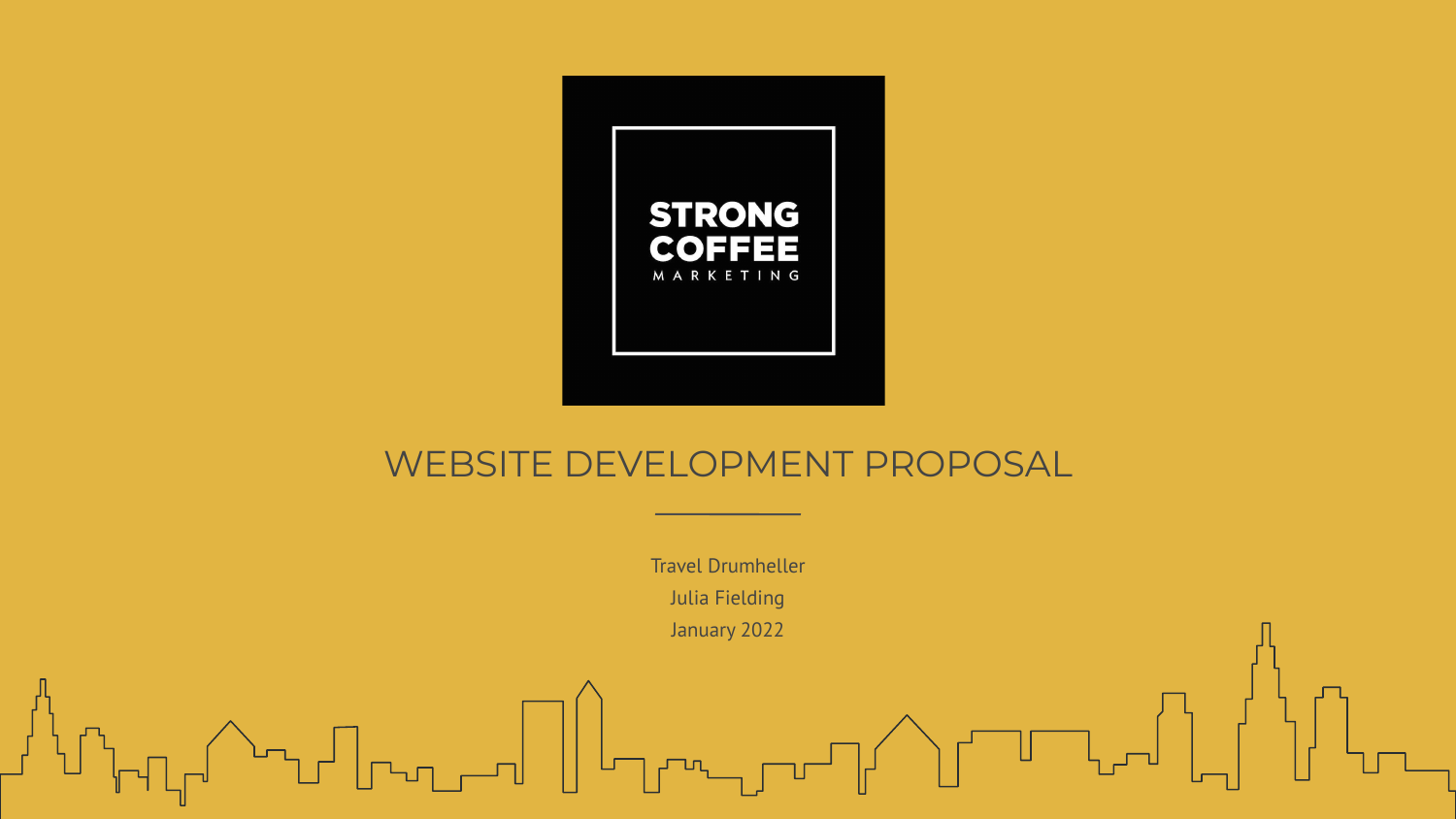## WEBSITE PROPOSAL

Wordpress Development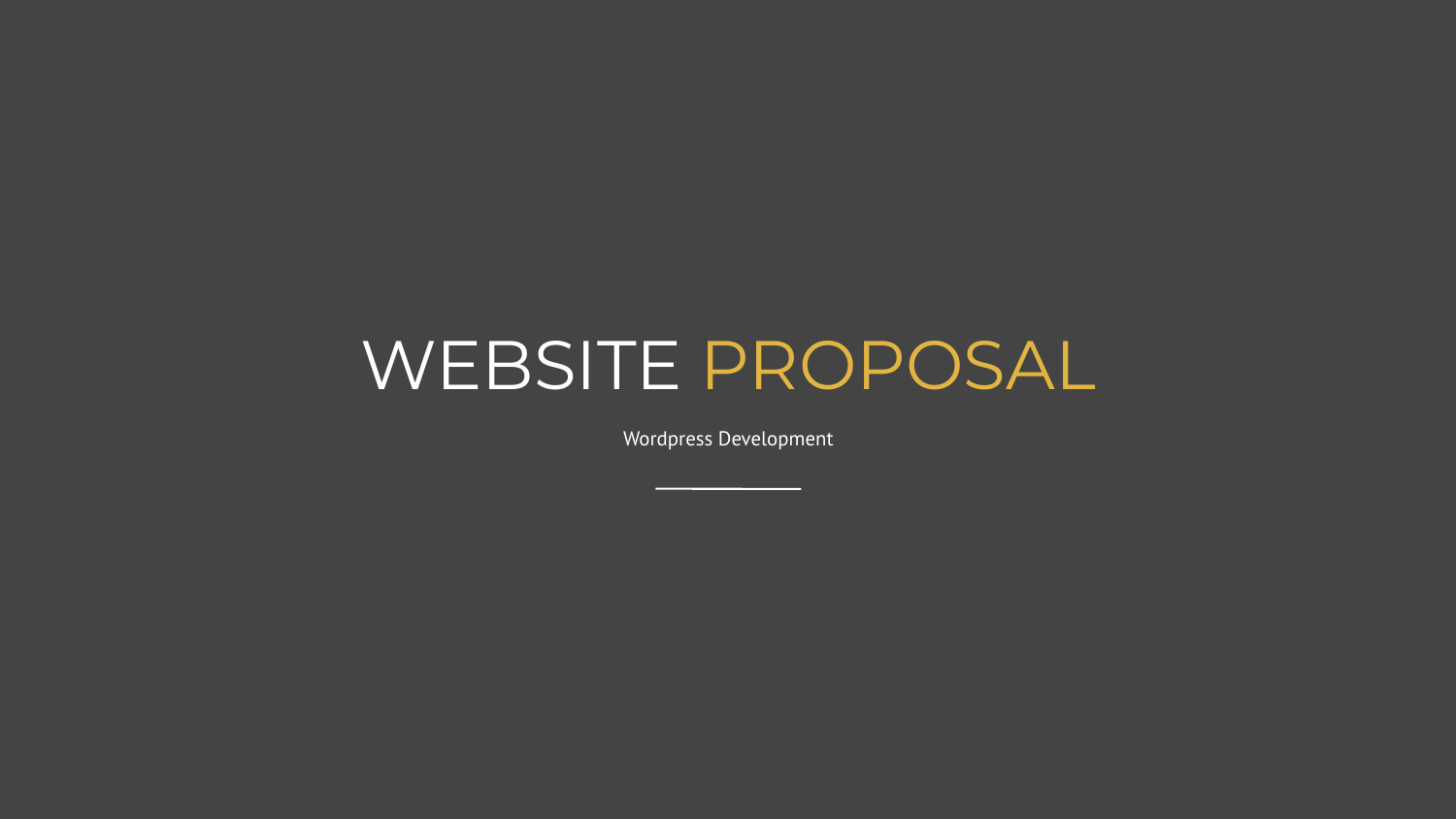## CONTENT MANAGEMENT SYSTEM

Providing flexibility and customization



We recommend utilizing the [WordPress](https://wordpress.org/) content management system (CMS) for this website development project.

WordPress is one of the most popular platforms available. With the ability to accommodate all budget sizes, this open-source CMS also provides developers (and website owners) to customize and modify their site to their heart's content with regards to both design and content.

Although the WordPress community offers templates that designers and developers can use, our team prefers to build from the ground up. We take your approved design and build it from a basic backend and then modify it while keeping in mind that you will want the ability to update content on your own (without delay).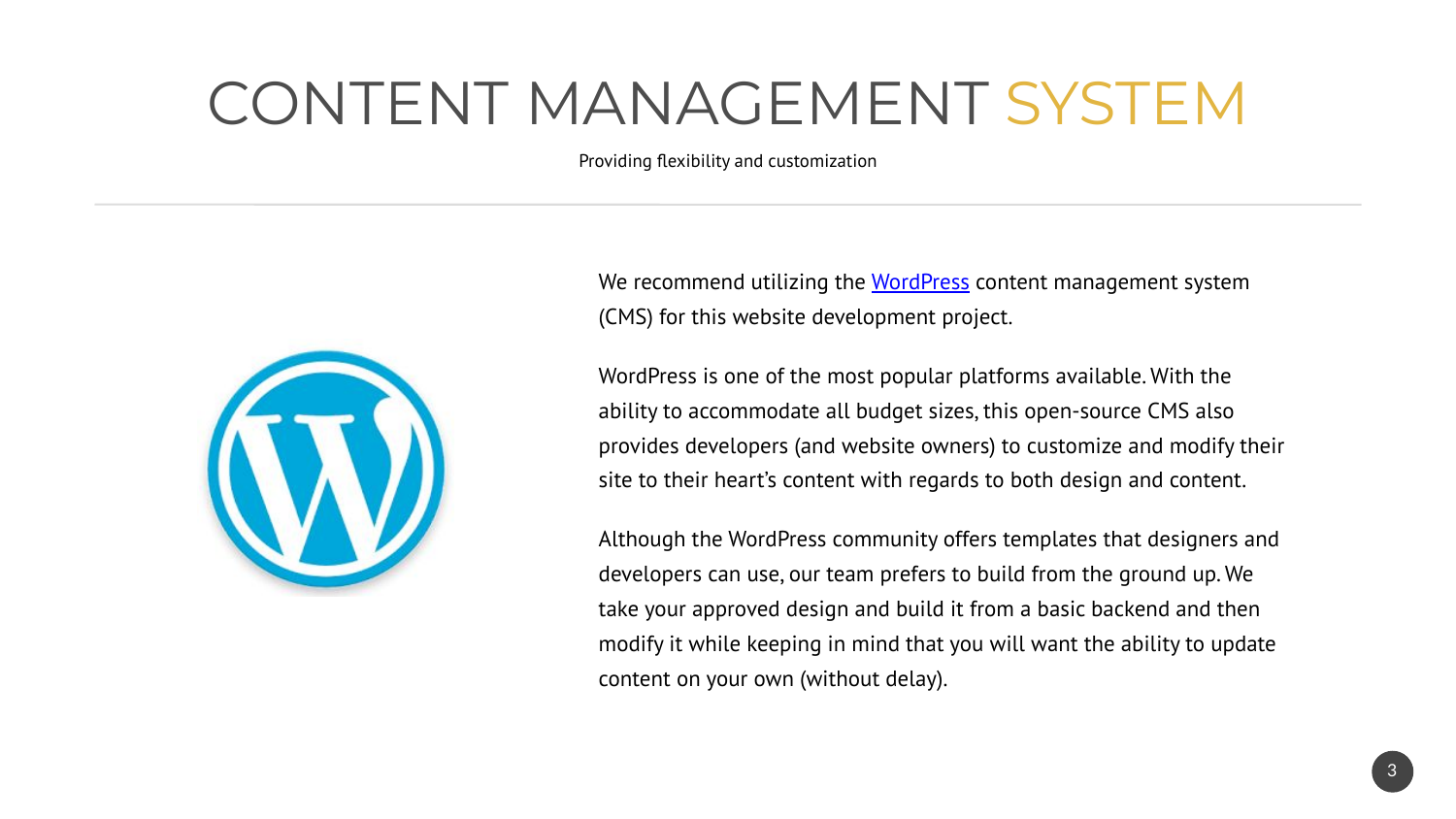## WEBSITE HOSTING

Providing security and reliability

We recommend hosting services provided by [WP Engine](https://wpengine.com/) because of its security, reliability and performance dedication to WordPress-based websites.



WP Engine offers various plans and price points supported by customer service that is second-to-none. We have been working with WP Engine since 2016 and both our clients and web development team have enjoyed the hosting service for numerous reasons.

This host provider is based out of Austin, Texas but has data centres in Canada (Montreal), USA and seven other countries. WP Engine data centres are housed by Google and Amazon Web Services.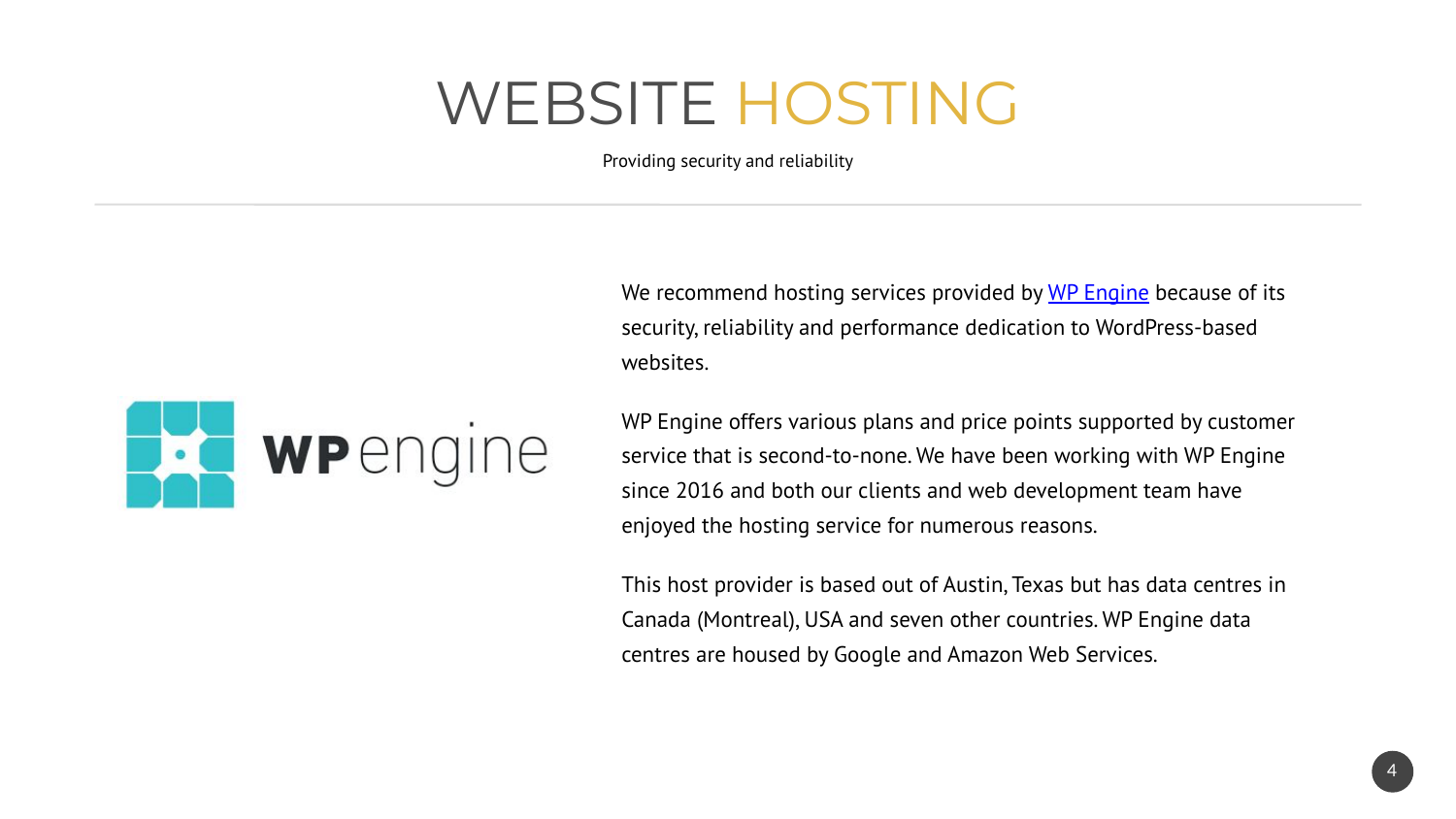## WEBSITE DEVELOPMENT

Our process for building you the best website possible

The Discovery Phase will define the objectives and scope of the project. The following areas will be discussed with the client:



**Objectives** - The objectives of the new website should be defined, including a general strategy and concept of why it should exist.

- **Research, Data & Analytics** This information will provide a baseline of what your current visitation profiles and characteristics are. We will also take a look into your industry and competitive landscape.
- **Features & Functionality** The site's features and functionalities will serve your audiences to ultimately engage with and convert them. These will be defined during this phase.
- **Information Architecture** Following the above considerations, we will start mapping the IA/website navigation structure to your new site.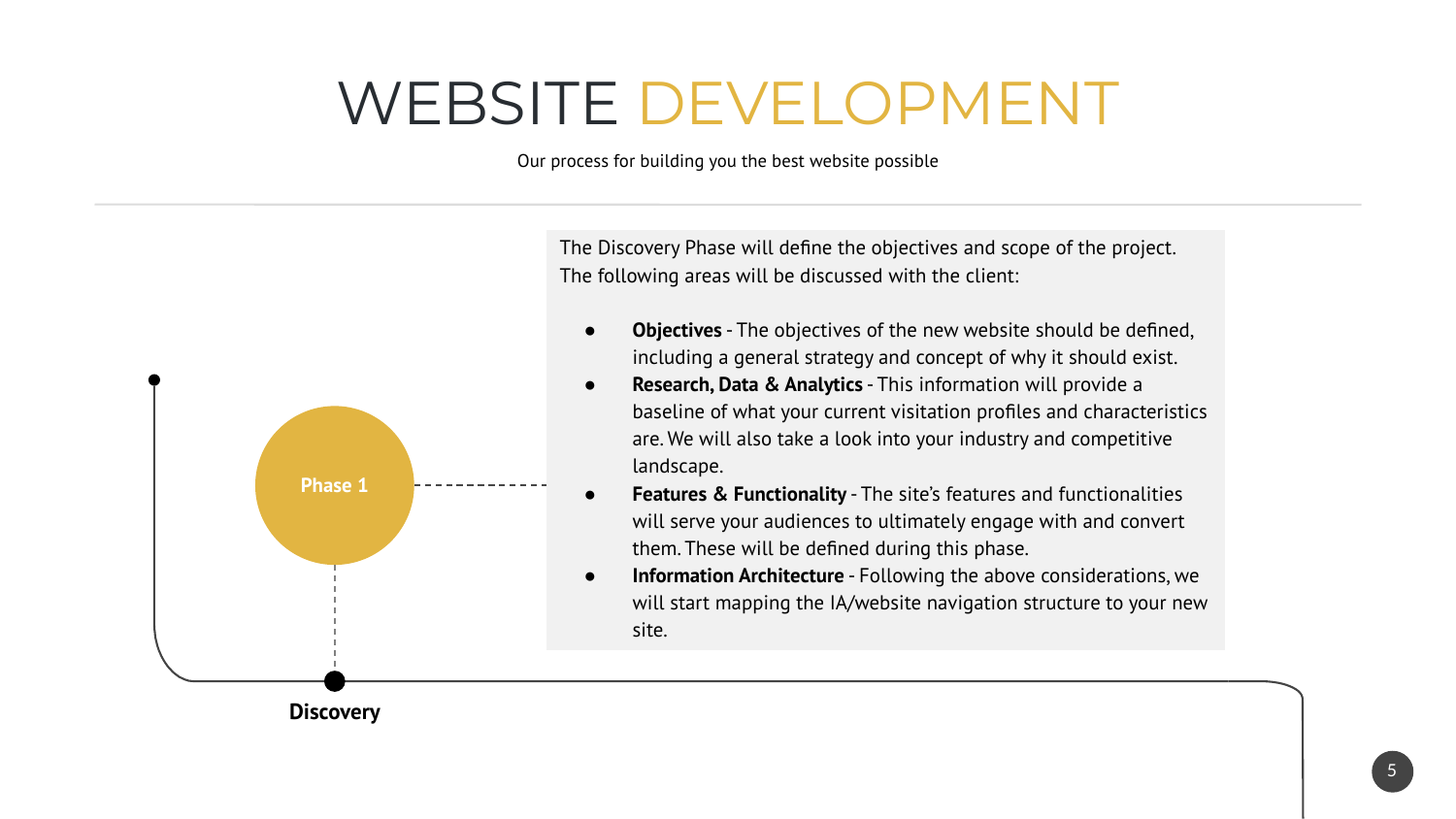Following Discovery, we will commence with the new website's navigation and design. This will incorporate the site strategy and concept defined in Discovery and will result in the delivery of some client deliverables:

- **Site Map & Navigation** Creation of the new site map to illustrate navigation and emphasis on key sections.
- **Branding Application** If your company has a branding guide, we will utilize its elements to be incorporated into the new design.
- **Design Mockups** Developing website component models will lead to full structural designs of the new website. This will result in static comps (visual representations) produced for client approval.



**Website Design**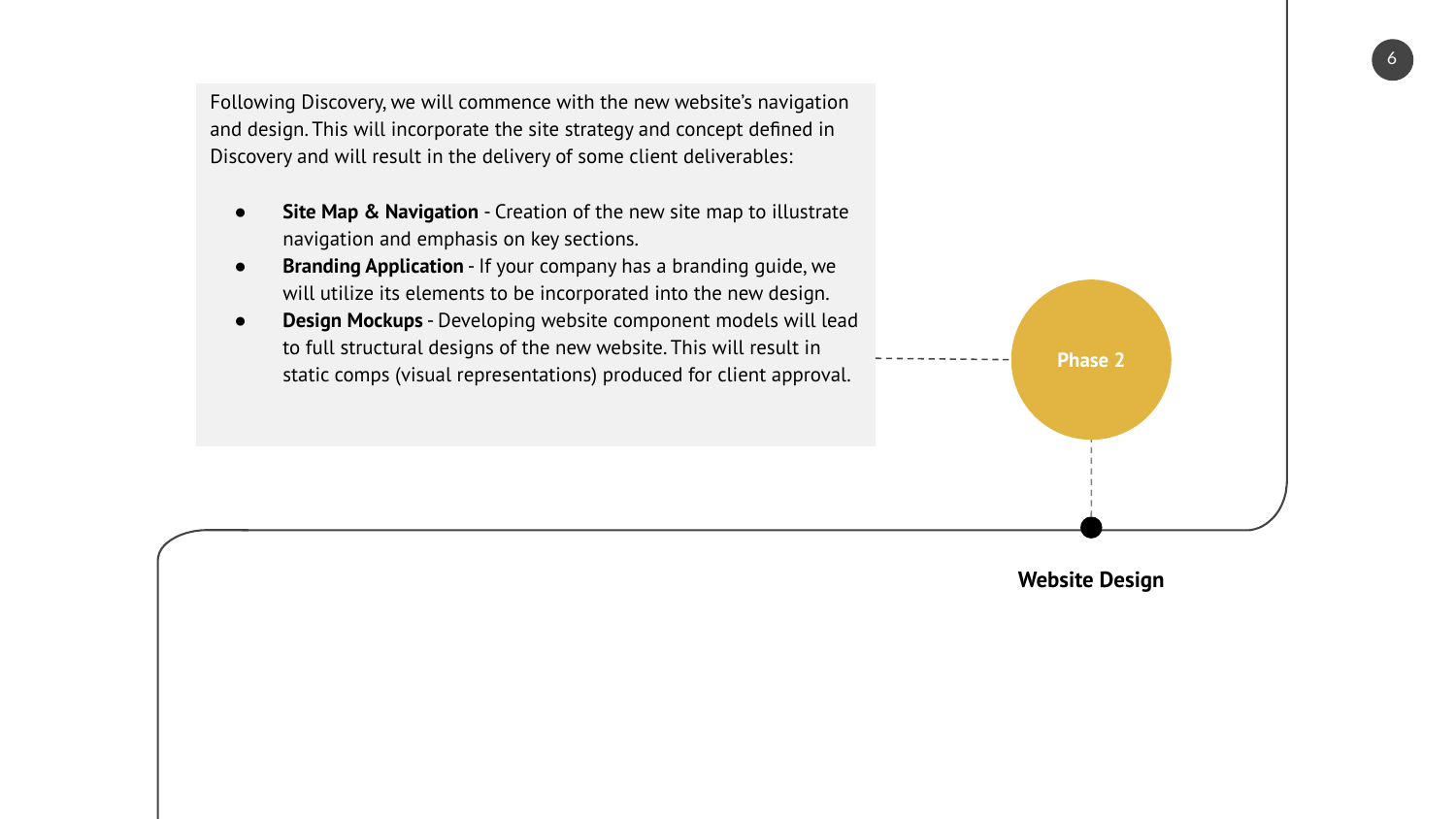Following the website design phase, we will proceed with development and coding of the new website:

- **Staging Environment** Development of the new site will be in a staging/production environment. The client will have secure access to this environment once the majority of the build is complete.
- **Design Application** The approved website design will be applied and integrated into the new site.



**Plugin Integration** - Plugins will be installed and customized according to website/client needs. Client accounts for plugins will be setup for client takeover (ie. for license renewals).



**Phase 3**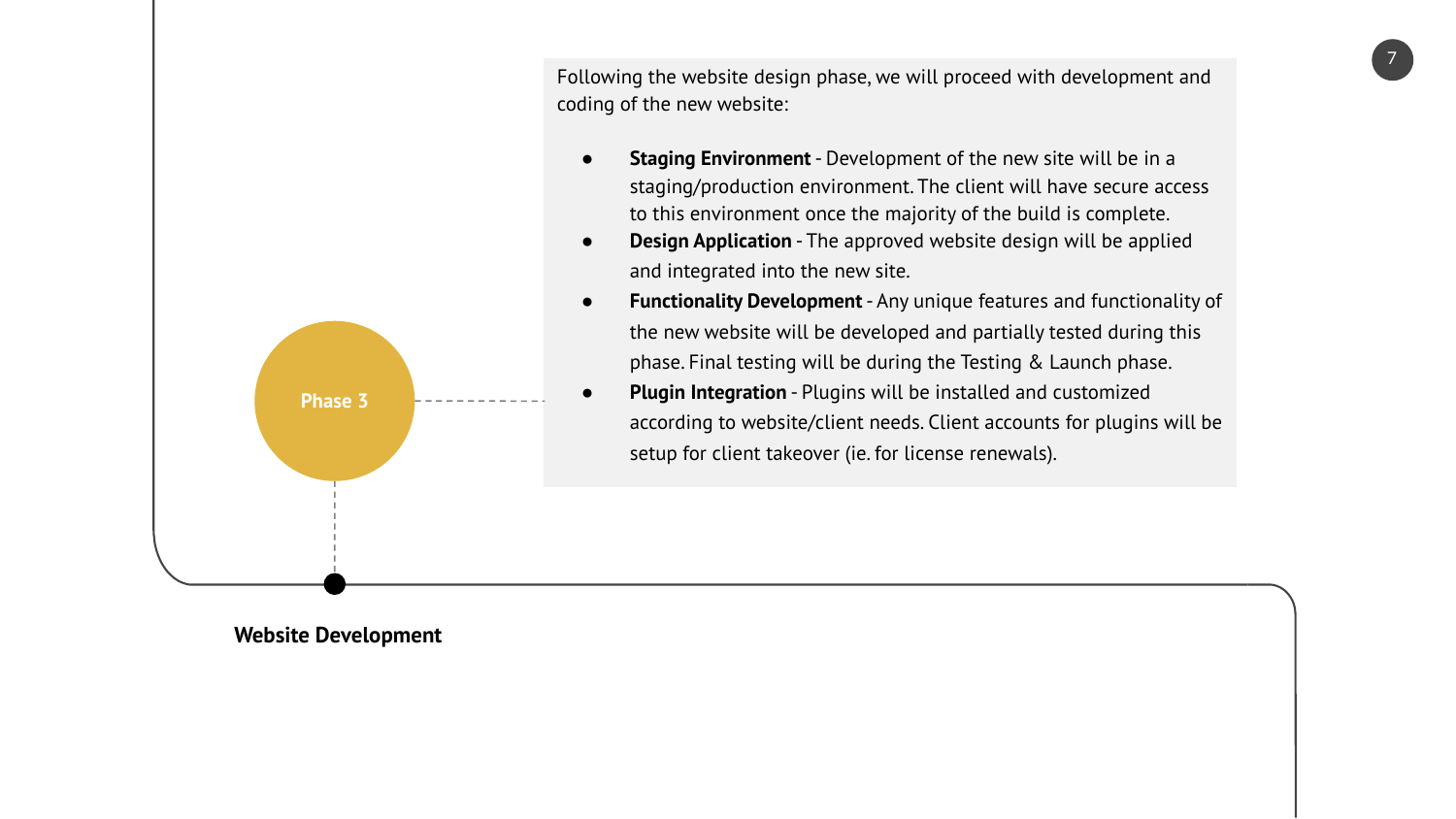Following the website design and development phases, content becomes a focus to ensure the new site is communicating to audiences effectively. The following is required to ensure content is working in tandem with the previous phases:

- **Content Migration** If an applicable current (or previous) site exists, content provided by the client will be transferred into the new website. We will work to identify any content gaps and make recommendations on how to fulfil them.
- **Content Creation** If required, we can compose new content based on the new website's strategy. The client may be required to provide new imagery and/or video for the new website. These content needs will be discussed ahead of time.
- **Content Categorization & Formatting** Content will be placed onto the new site based on its components and design. The new site structure will guide where content will be applied and customized.
- **SEO Work** Basic search engine optimization will be applied to the new website including title tags, meta tags, image descriptions, etc.



#### **Content Application**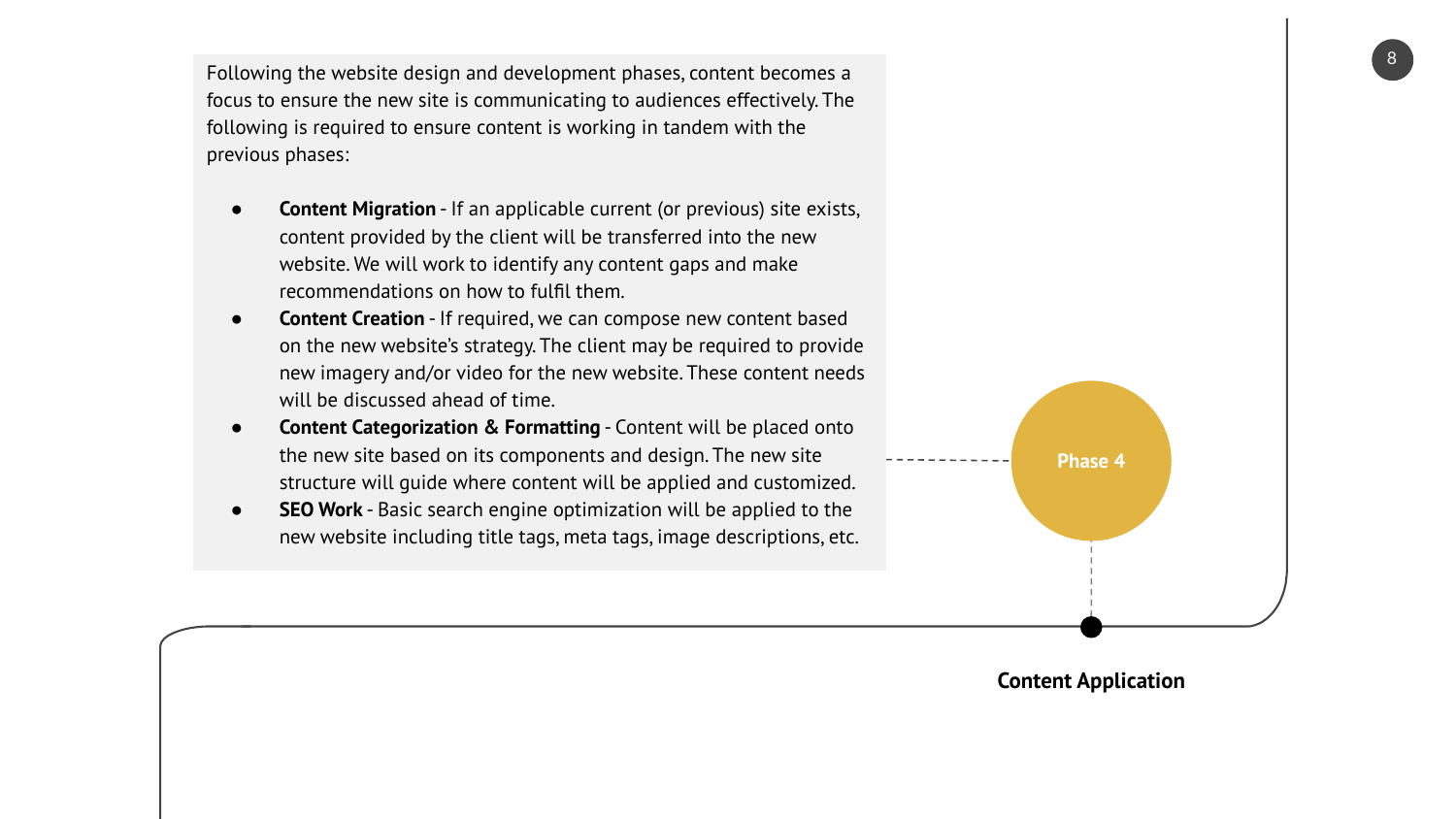**Testing**

The final step to every website development project is the testing, launch and handover phase:

- **Site Testing Process** User testing will be conducted to ensure all features, plugins and functionality of the new website is in working order - across all screen sizes and browsers.
- **Site Launch Process** We refer to an internal website launch final checklist that outlines what is required to be done prior to formally launching the new site. This involves over 50 checks and verifications.
- **Site Handover** This process includes developing user profiles for the new website, training material and review of subscriptions and licenses.
- **Domain & Hosting** This information is required from the client in order to apply new domain/hosting settings prior to site launch. We will assist with the creation of these services if required.

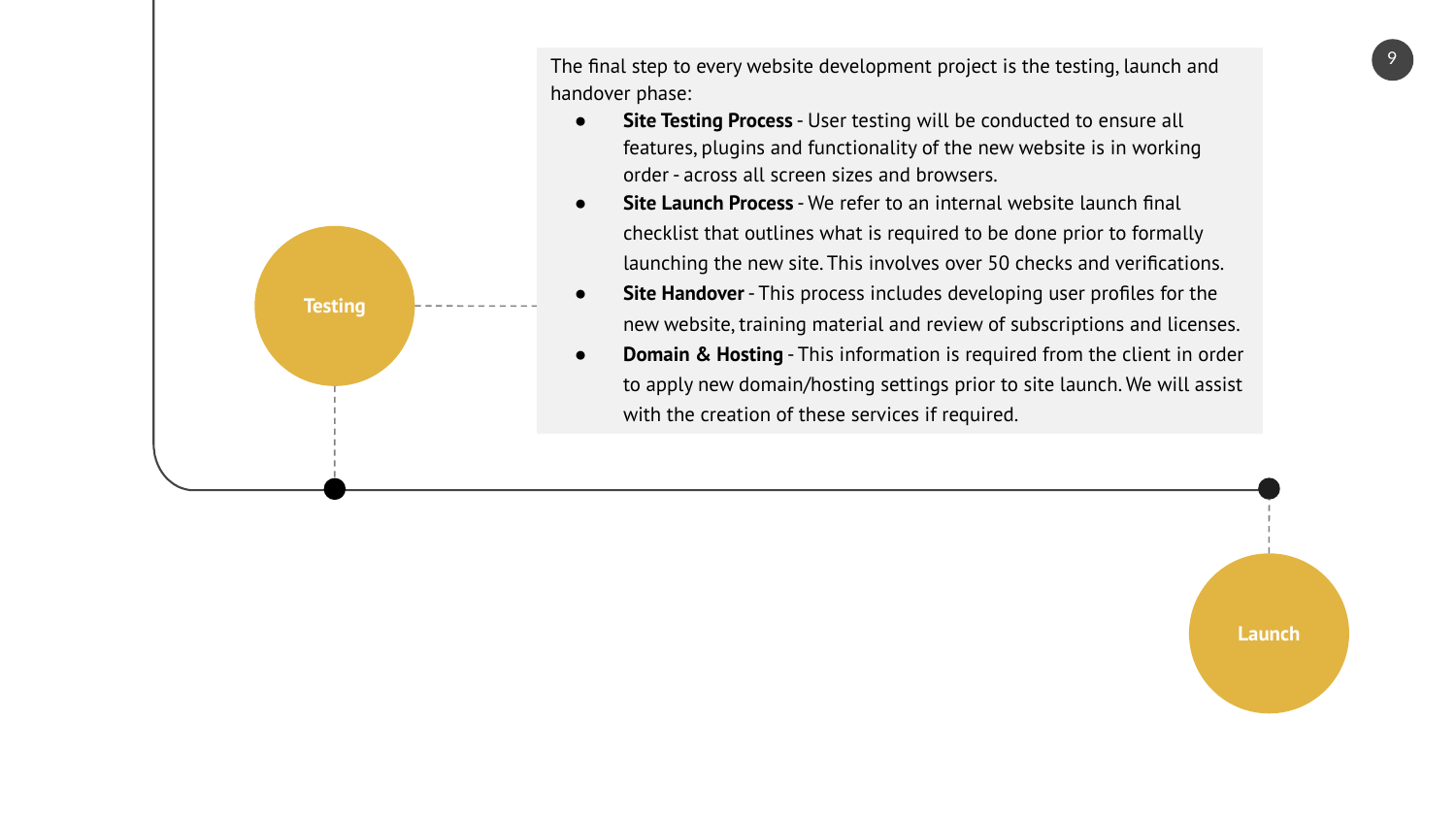# POST-LAUNCH MANAGEMENT

Website Maintenance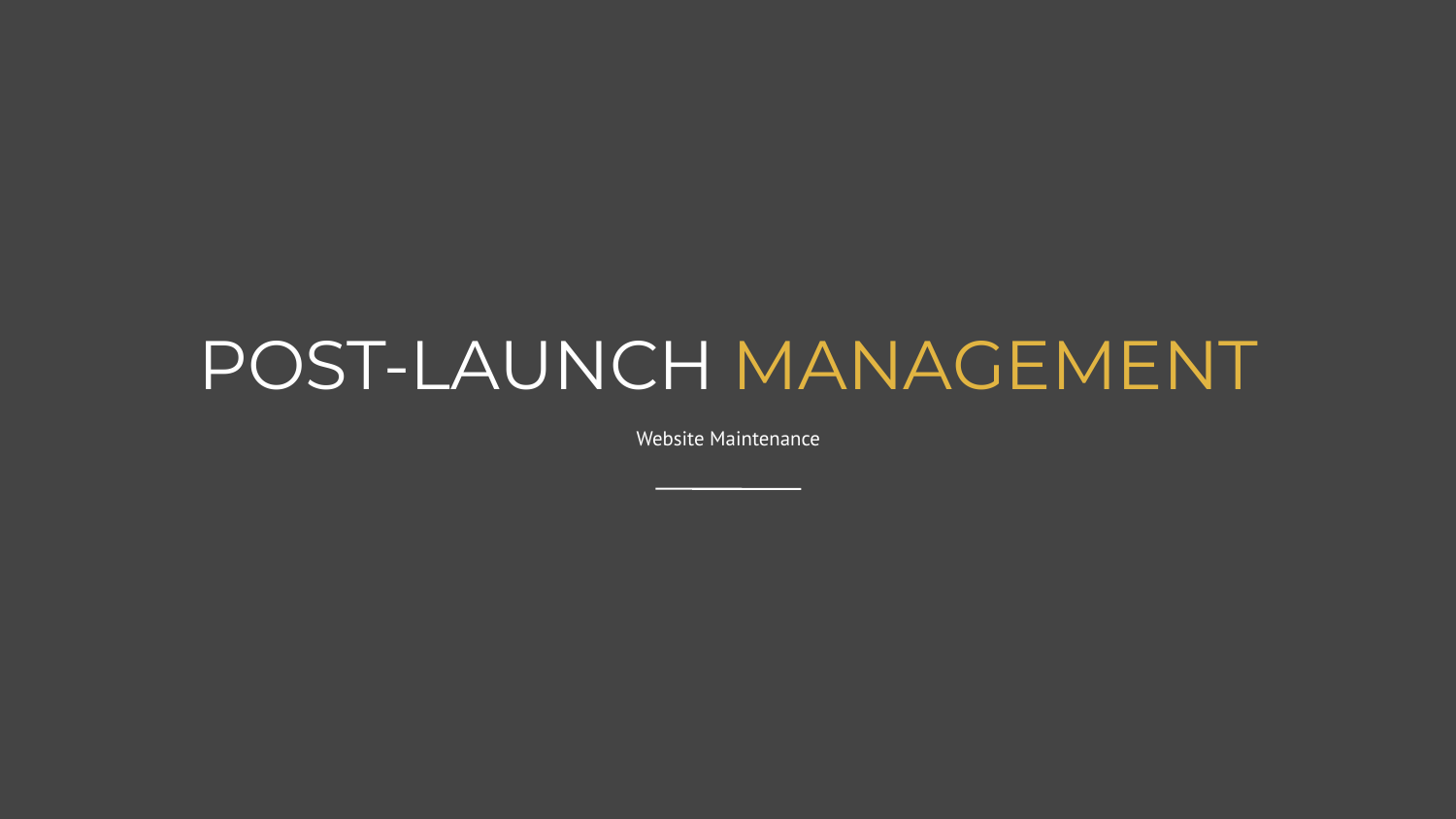## WEBSITE MANAGEMENT & SUPPORT

Optional and recommended maintenance (post-launch)

### **Security Updates & Backups**

WordPress is an open-source CMS and is updated on a regular basis for increased functionality and to patch security holes. It is suggested that one to two times per year the WordPress and theme versions are updated and the website/database is backed up.

#### **Strategy Optimization & Design Modifications**

We will be available to assist with web strategy development, ongoing website optimization services and website design modifications.



#### **License, Domain & Hosting Fees**

3

Some WordPress plugins and tools require annual license/subscription fees. Annual domain, hosting and SSL fees are also necessary.

#### **Ongoing Maintenance & Support**

We will be available to handle regular monthly maintenance tasks at an hourly rate. Monthly maintenance tasks could include:

- Performing WordPress CMS, theme and plugin updates
- Troubleshooting website issues as required
- Assisting in content updates when necessary
- Assessing and fixing website vulnerabilities as they arise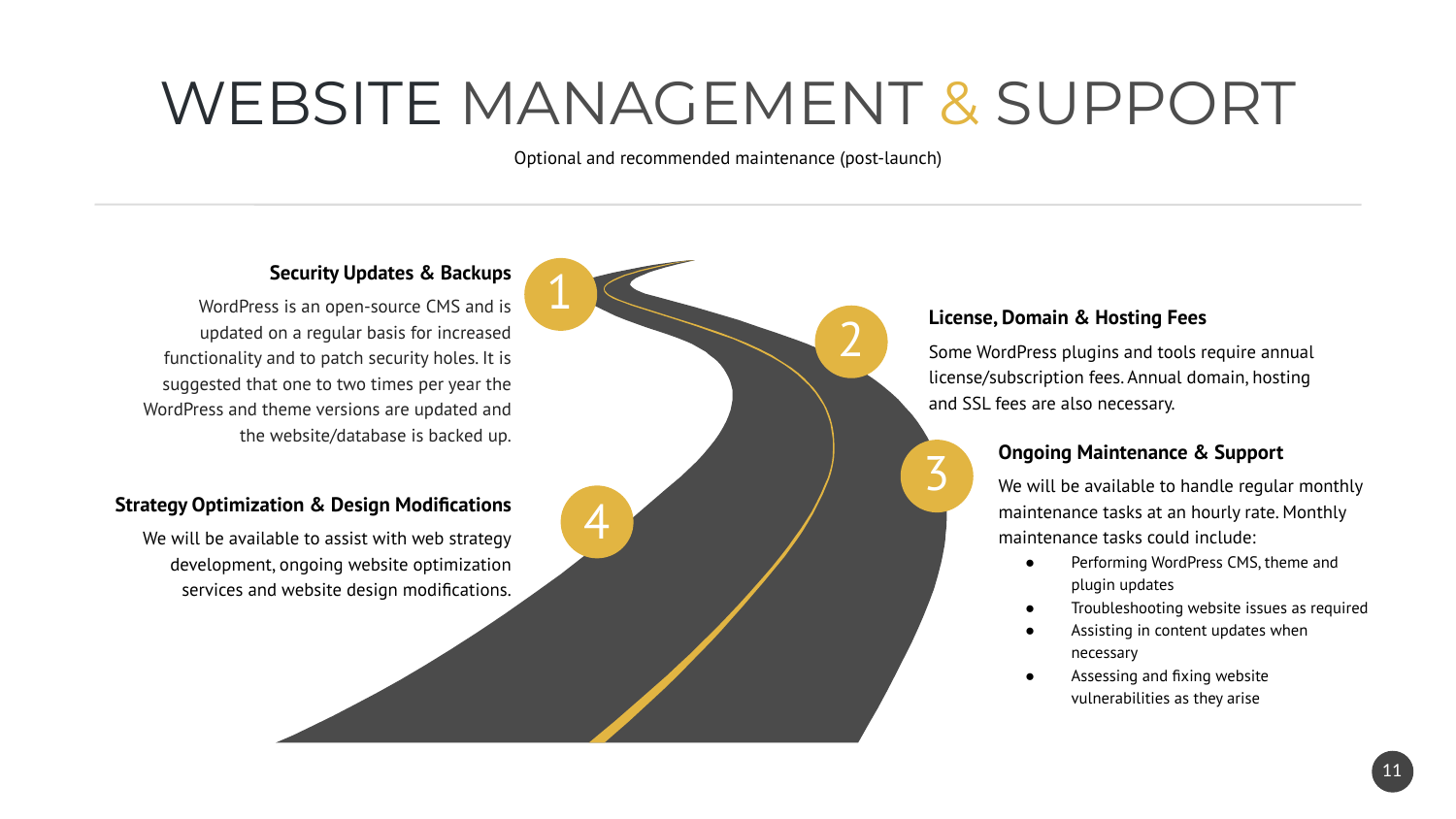## PROJECT INVESTMENT

Budget, fees and options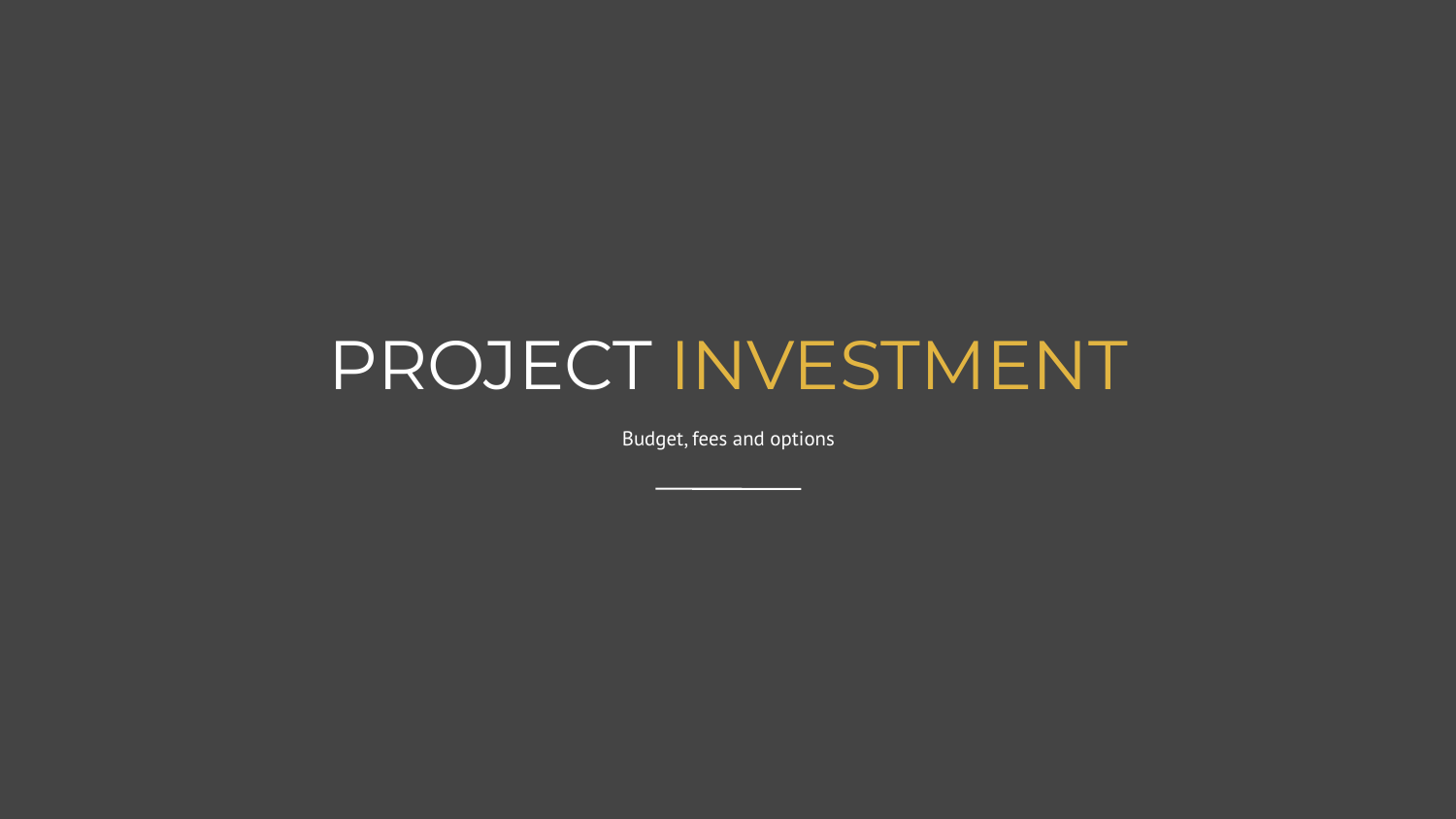## BUDGET SUMMARY

Website development and key components

| WEBSITE DEVELOPMENT - SERVICE COMPONENT                                                                                             | <b>HOURS</b> | <b>INVESTMENT</b>      | WEBSITE DEVELOPMENT - SERVICE COMPONENT                                                                                  | <b>HOURS</b>        |  |
|-------------------------------------------------------------------------------------------------------------------------------------|--------------|------------------------|--------------------------------------------------------------------------------------------------------------------------|---------------------|--|
| Phase 1 - Discovery & Project Management                                                                                            |              |                        | <b>Phase 3 - Website Development - Directory Options</b>                                                                 |                     |  |
| Project Kick-Off, PM, Research/Planning<br>$\sim$                                                                                   | 16           | \$2,000.00             | Option A: GeoDirectory Tool Integration<br>$\bullet$                                                                     |                     |  |
| <b>Phase 2 - Website Design</b>                                                                                                     |              |                        | Installation and Customization<br>$\Omega$<br><b>Annual License Fee</b><br>$\circ$                                       | ~20<br>$$199$ USD/a |  |
| 2 Design/Layout Concepts<br>$\overline{\phantom{a}}$<br>Supplemental Design Mockups (One experience<br>hub)                         | 12<br>3      | \$1,500.00<br>\$375.00 | <b>Option B: Custom Directory Build</b><br>Development & Deployment<br>$\circ$<br><b>Periodic Maintenance</b><br>$\circ$ | ~50<br>As Required  |  |
| <b>Phase 3 - Website Development</b>                                                                                                |              |                        |                                                                                                                          |                     |  |
| Development & Coding (Core)<br>$\overline{\phantom{a}}$<br><b>Directory Development Considerations &amp; Options</b>                | 42<br>TBD    | \$5,250.00<br>Separate |                                                                                                                          |                     |  |
| Phase 4 - Content Application & SEO                                                                                                 |              |                        |                                                                                                                          |                     |  |
| Content Migration (from previous site)<br>$\overline{\phantom{a}}$<br>Includes custom "experience hubs"<br>$\overline{\phantom{a}}$ | 20           | \$2,500.00             |                                                                                                                          |                     |  |
| Testing, Launch, Handover & Training                                                                                                | 16           | \$2,000.00             |                                                                                                                          |                     |  |
| WEBSITE DEVELOPMENT [NOT INCL. DIRECTORY]                                                                                           | 109          | \$13,625.00            |                                                                                                                          |                     |  |
| Contingency 10% (If Required)<br>$A + B + C$                                                                                        | 11           | \$1,362.50             |                                                                                                                          |                     |  |

Notes:

- Above estimates are based on current scope and understanding of the project but may change upon further discussion/future direction.

- Three instalment payments over duration of project; plus applicable sales tax to all above items.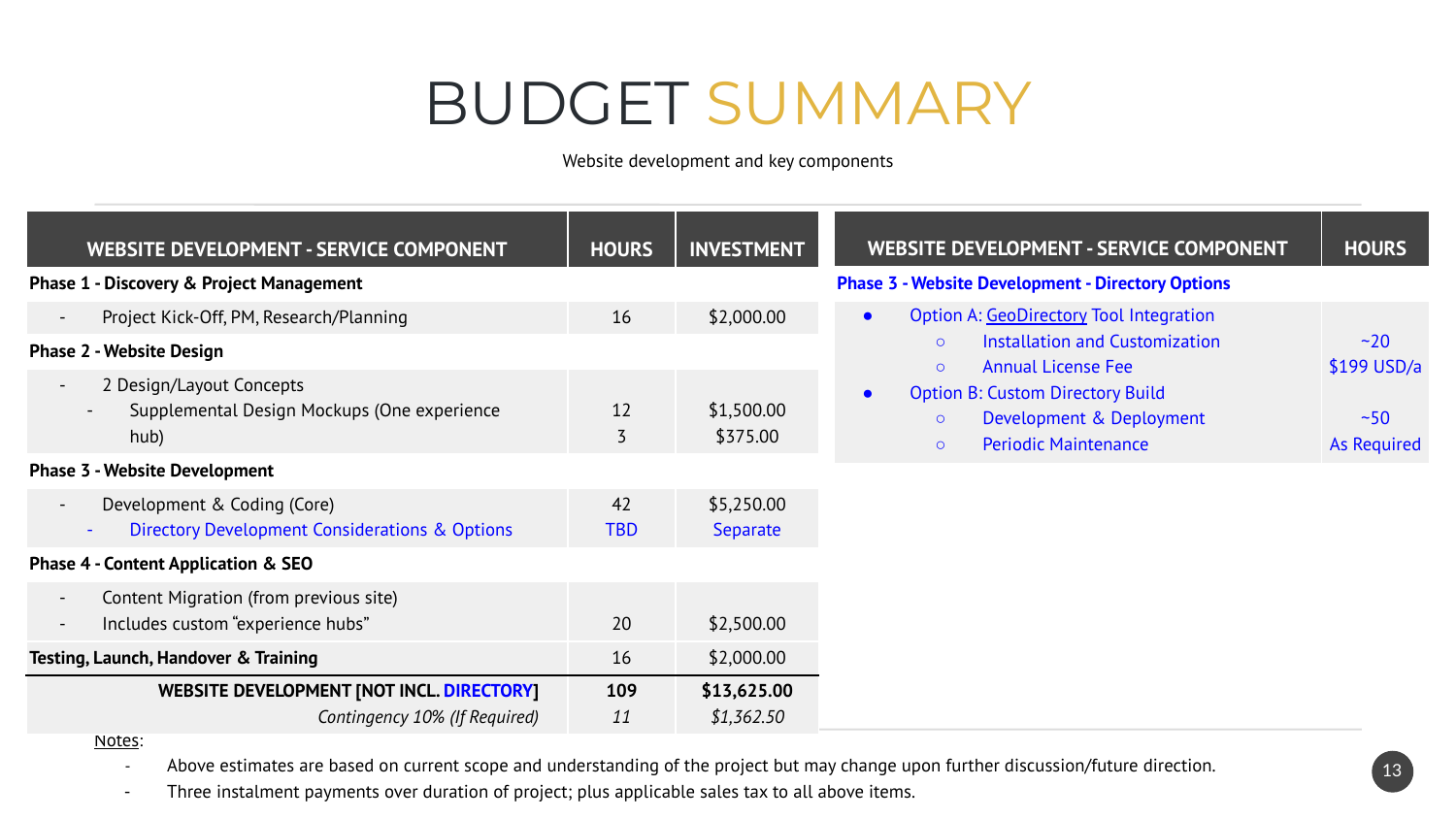## BUDGET SUMMARY

Website peripherals and maintenance (optional)

| <b>WEBSITE MANAGEMENT - SERVICE COMPONENT</b>                             | <b>FREQUENCY</b> | <b>ESTIMATE</b>            |                   |
|---------------------------------------------------------------------------|------------------|----------------------------|-------------------|
| Domain & Hosting Management                                               |                  |                            |                   |
| Hosting, Domain, Security, Backups, SSL, etc.<br>$\overline{\phantom{a}}$ | Annual           | \$400.00-\$600.00 per year |                   |
| <b>Post-Launch Website Management</b>                                     |                  |                            |                   |
| Website, System, Tools & Plugin Updates<br>$\overline{\phantom{a}}$       | Quarterly        |                            | \$125.00 per hour |
| Tools/Plugin Subscription & License Fees<br>$\overline{\phantom{a}}$      | Annual           | \$250.00-\$500.00 per year |                   |
| Design, Technical & Content Updates<br>$\overline{\phantom{a}}$           | Per Client       |                            | \$125.00 per hour |

#### Notes:

- *Tools/Plugin Subscription & License Fees* are specific to each WordPress-developed website and are dependent upon the plugins integrated for functionality. A review of these fees will be communicated with the client during the project. These subscription and license fees are paid on an annual or one-time basis in which the client is required to pay with their own credit card to maintain full ownership of their site and its properties.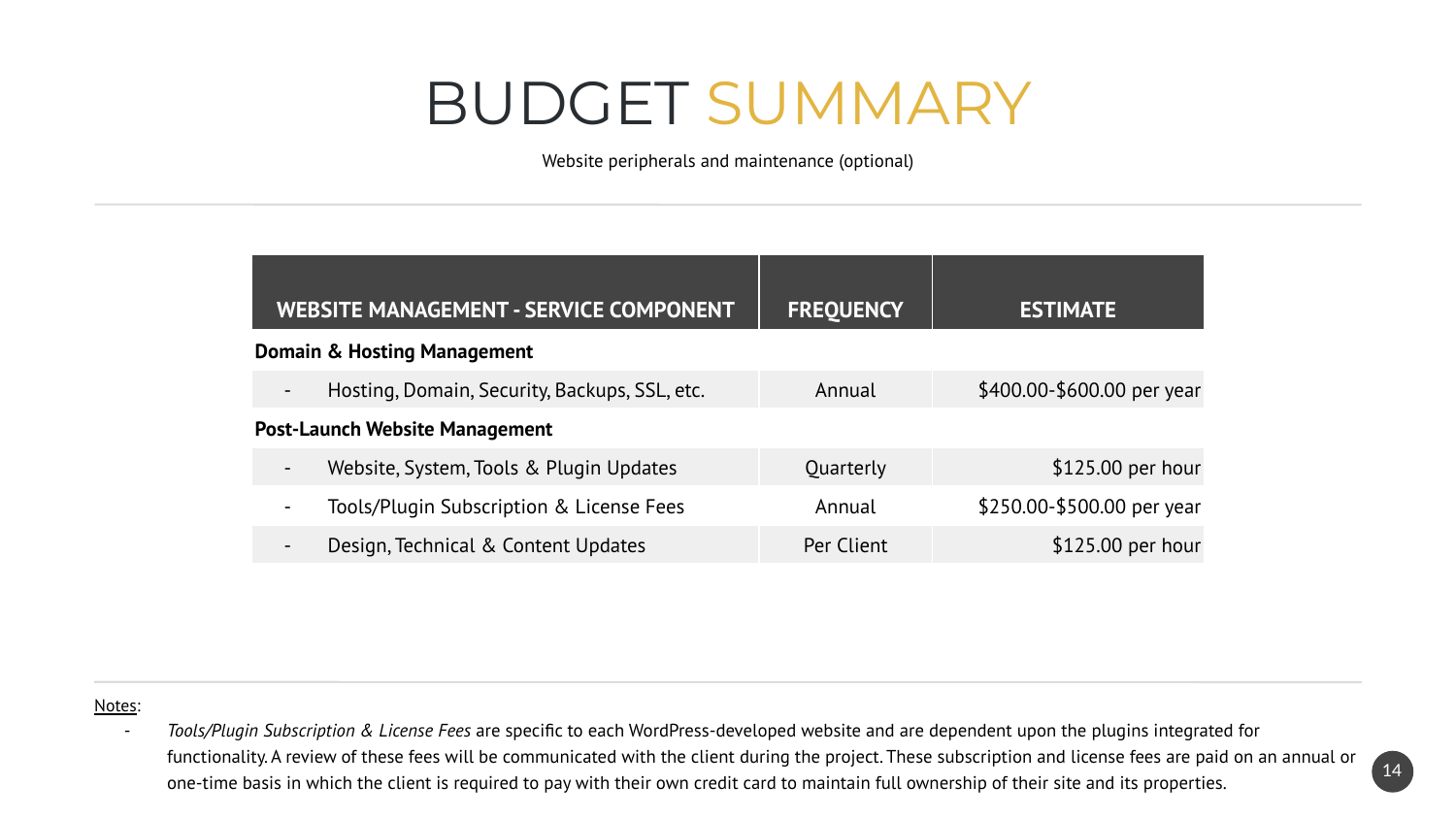## PROJECT SCHEDULE

Project timeline and launch schedule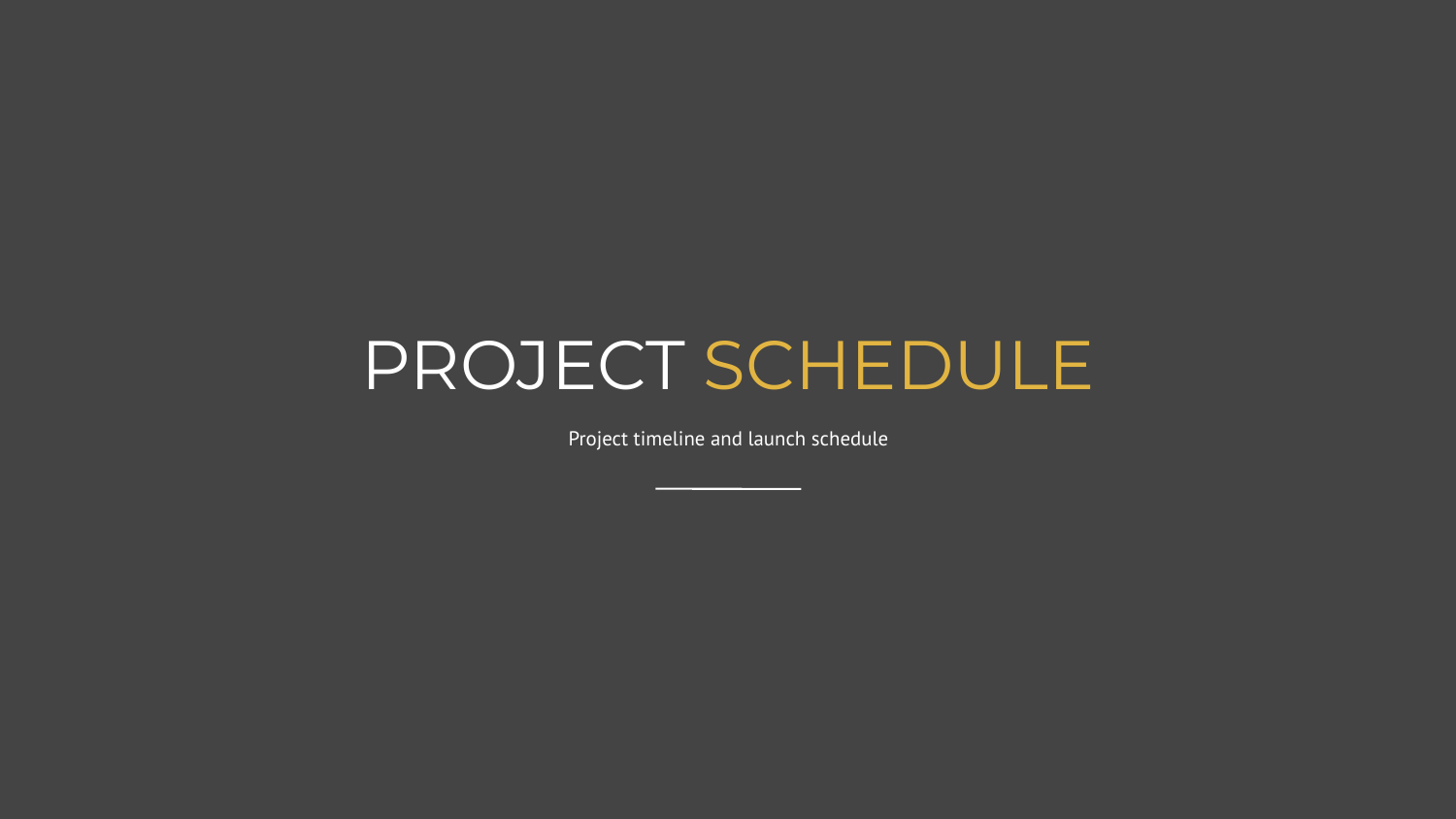## PROJECT TIMELINE

Schedule of major activities

| Project Task                        | <b>JAN</b> | <b>FEB</b> | <b>MAR</b> | <b>APR</b> | Post-Launch |
|-------------------------------------|------------|------------|------------|------------|-------------|
| Phase 1 - Discovery                 |            |            |            |            |             |
| Phase 2 - Design                    |            |            |            |            |             |
| Phase 3 - Development               |            |            |            |            |             |
| Phase 4 - Content Application & SEO |            |            |            |            |             |
| Testing, Launch & Handover          |            |            |            |            |             |
| Website CMS Training                |            |            |            |            |             |
| Website Management & Support        |            |            |            |            |             |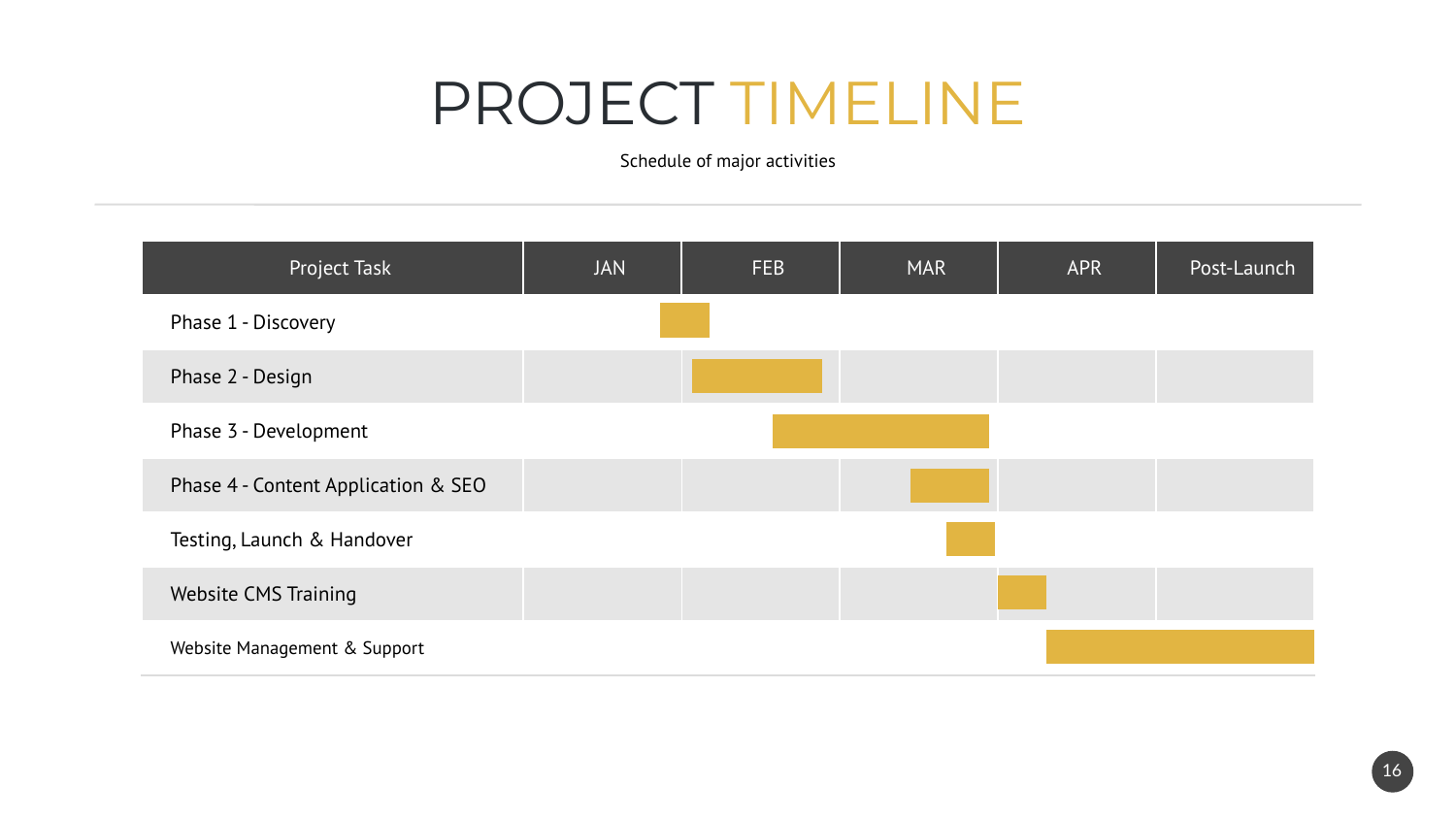## NEXT STEPS

Items to consider when working with us



#### **Scope**

Requests and revisions that result in a scope change will be subject to a change order along with applicable budgeting and scheduling.

## **Timeliness**

Project/task completion times are subject to change depending on receiving information and feedback from the client in a timely manner.

## 6 **Expiration**

This quote is valid up to 30 days.

#### **Agreement**

A Service Agreement may be created for your review and signature upon approval of this quote.

We may require full access to your digital properties such as website and host/server access, Google properties/profiles, and other account profiles.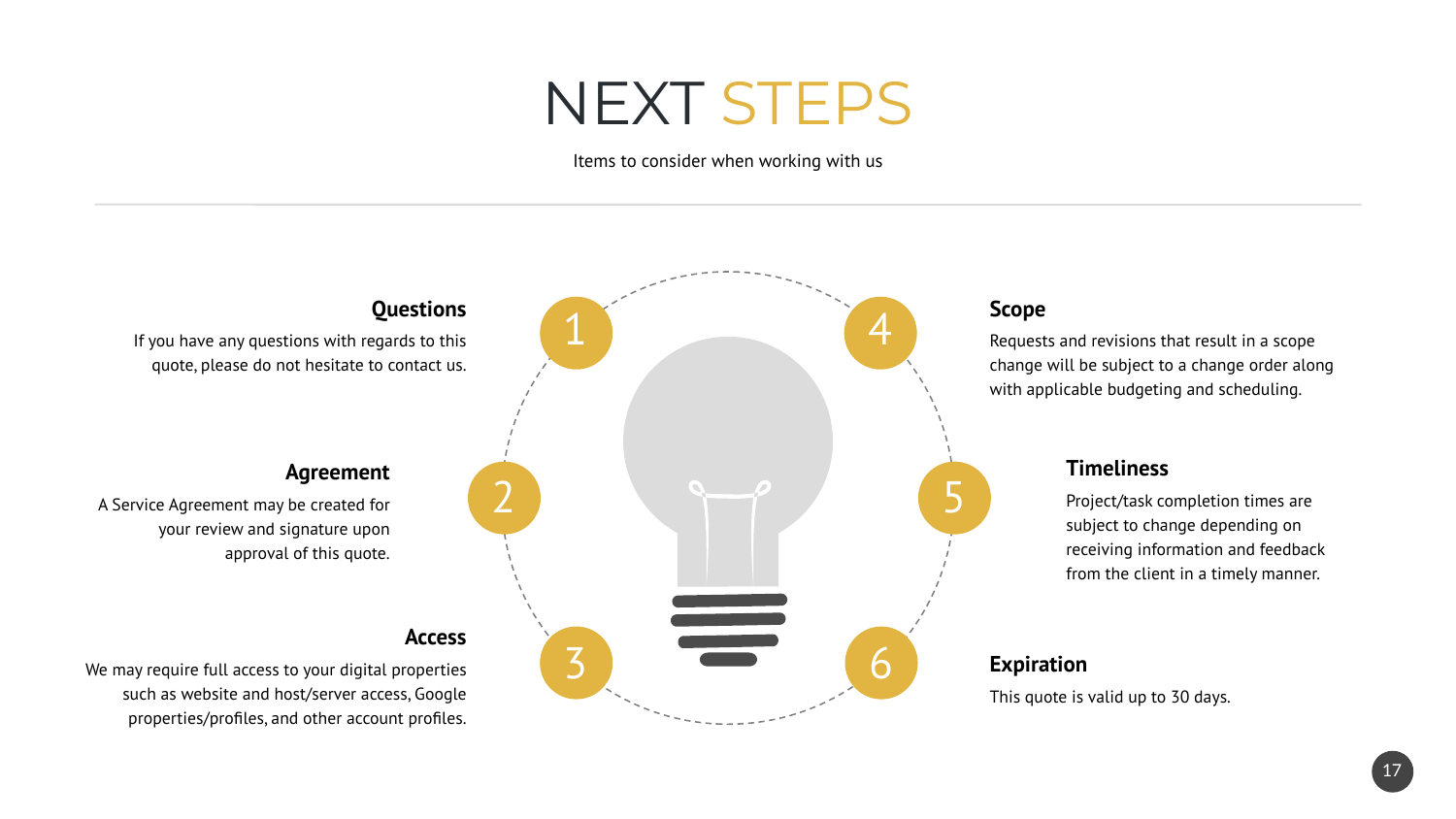

## Thank you!

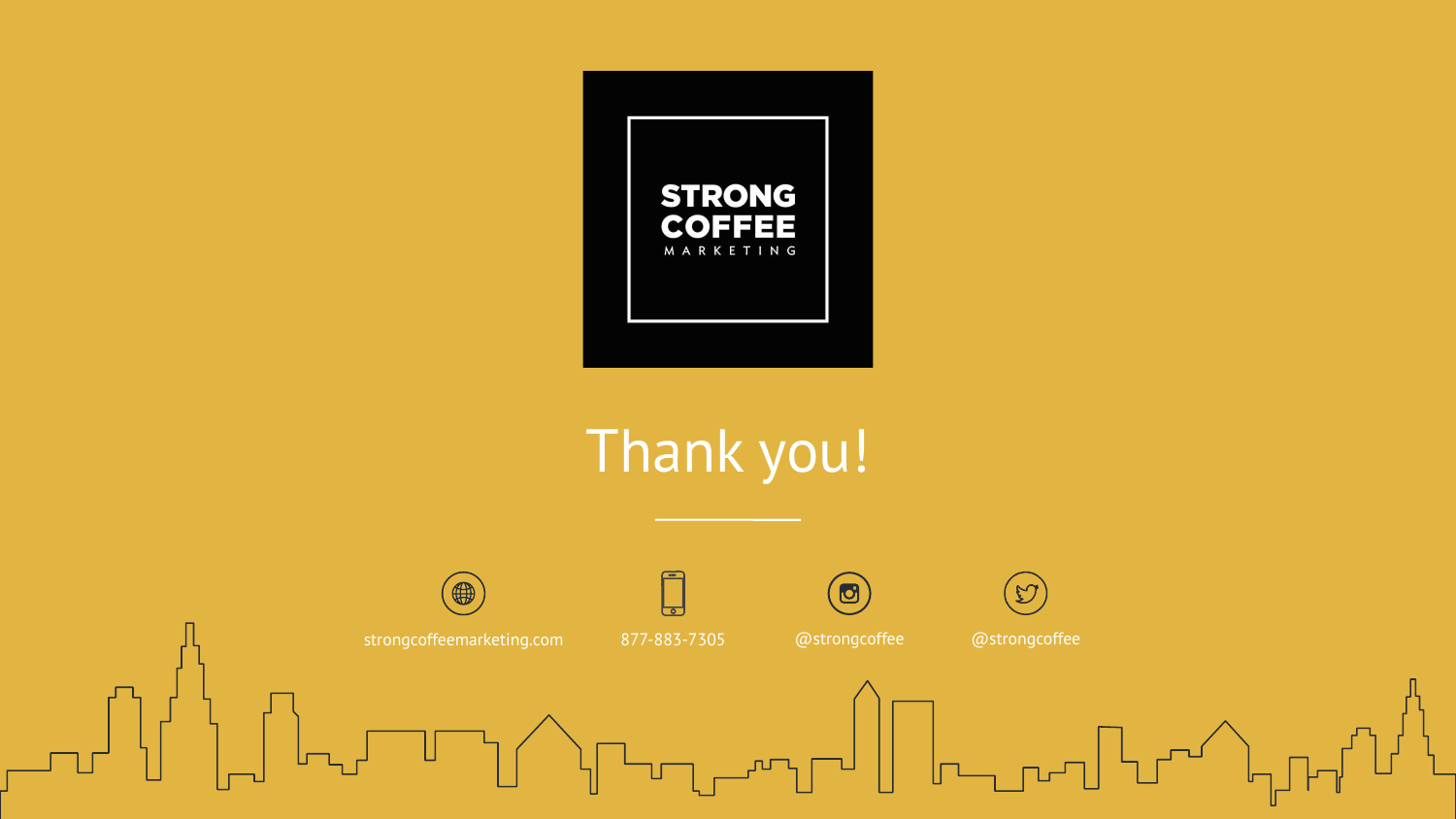## Box Clever

This is the company who did the new website for the town and erica mentioned how happy they are with them.

- 1. <https://www.sicamous.ca/> the DIstrict's official site
- 2. <https://www.exploresicamous.ca/> their Tourism website (pre-designed theme)
- 3. <https://www.stettler.net/> the Town's official site
- 4. <https://www.stettlerboardoftrade.com/> their economic development site
- 5. <https://www.landstewardship.org/>
- 6. <https://www.beaverhills.ca/>

Their pricing is different in that it is in years. I have attached their pricing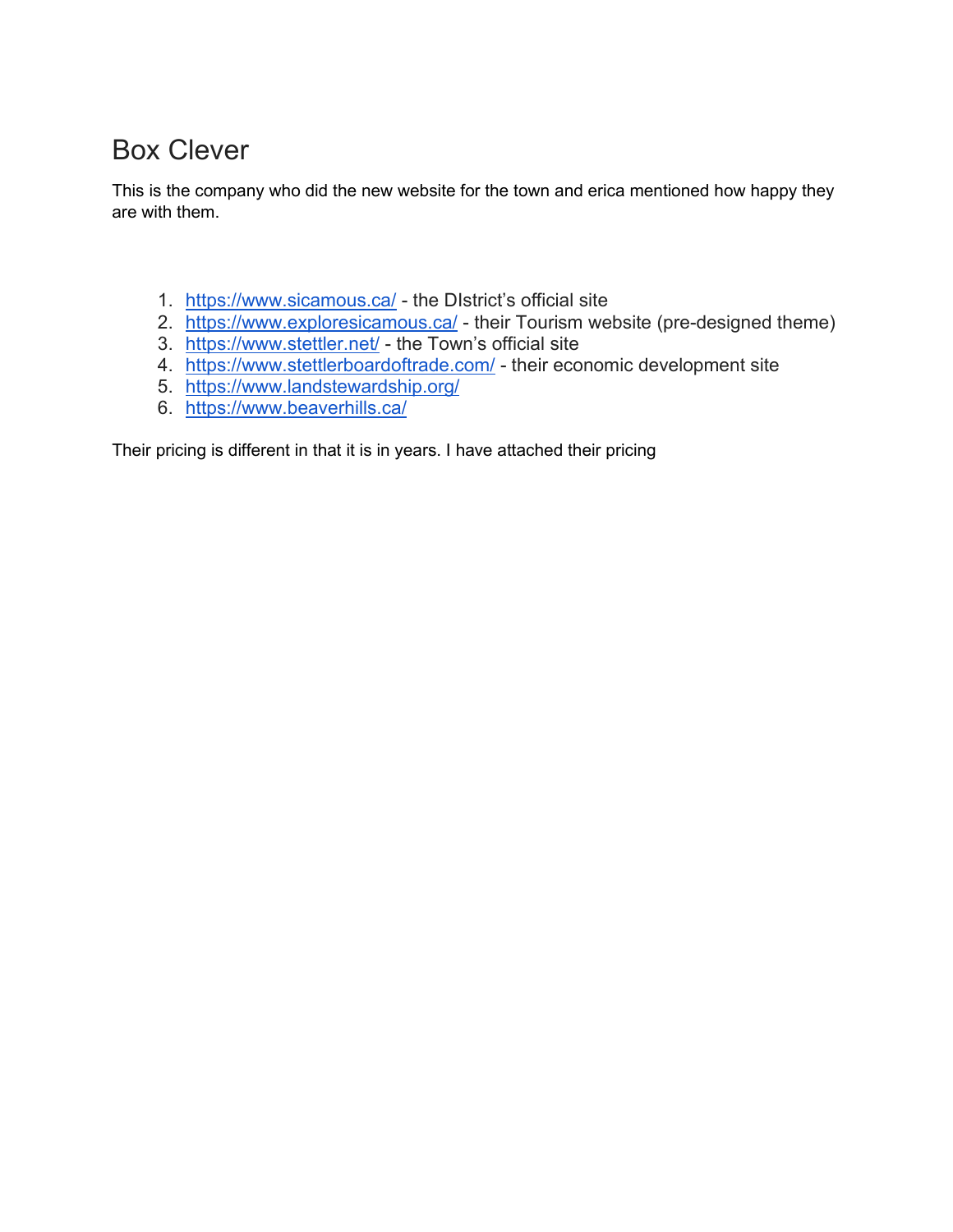## **Municipal Website Pricing Plans**



Pricing reflects annual costs on a 3-year term.

*Pre-Designed website theme included with all Plans*

| <b>Basic</b><br>\$1,050 |                                       |       | <b>Essentials</b> | \$1,950                               |       | <b>Plus</b><br>\$2.950 |                                       |
|-------------------------|---------------------------------------|-------|-------------------|---------------------------------------|-------|------------------------|---------------------------------------|
|                         | Loop CMS & Training                   |       |                   | Loop CMS & Training                   |       |                        | Loop CMS & Training                   |
| 0                       | <b>News</b>                           |       | $\Box$            | <b>News</b>                           |       | Ω                      | <b>News</b>                           |
| 0                       | <b>Events Calendar</b>                |       | 0                 | <b>Events Calendar</b>                |       | $\Box$                 | <b>Events Calendar</b>                |
| 0                       | <b>Business Directory</b>             |       | 0                 | <b>Business Directory</b>             |       | 0                      | <b>Business Directory</b>             |
| O                       | <b>Emergency Notices</b>              | \$500 | 0                 | <b>Emergency Notices</b>              |       | 0                      | <b>Emergency Notices</b>              |
|                         | Polls                                 | \$375 |                   | Polls                                 |       |                        | Polls                                 |
|                         | <b>Tax Calculator</b>                 | \$375 |                   | <b>Tax Calculator</b>                 |       |                        | <b>Tax Calculator</b>                 |
|                         | Form Builder*<br>with online payments | \$500 |                   | Form Builder*<br>with online payments | \$500 |                        | Form Builder*<br>with online payments |
|                         | Public event submissions              | \$375 |                   | Public event submissions              | \$375 |                        | Public event submissions              |
|                         | <b>Meetings Module</b>                | \$500 |                   | <b>Meetings Module</b>                | \$500 |                        | <b>Meetings Module</b>                |
|                         | <b>Active Directory</b>               | \$500 |                   | <b>Active Directory</b>               | \$500 |                        | <b>Active Directory</b>               |
|                         | Vaults                                | \$375 |                   | Vaults                                | \$375 |                        | Vaults                                |

## **Optional Upgrades**

| 0 | Report a Problem System                 | \$4,750 |   | Lot Maps                     | \$750             |
|---|-----------------------------------------|---------|---|------------------------------|-------------------|
|   | Integrated Staff & Department Directory | \$500   |   | <b>Site Search Engine</b>    | \$575             |
|   | HR - Job Postings                       | \$500   |   | <b>Website Custom Design</b> | $$6.000 - 10.000$ |
|   | HR - Applicant Tracking                 | \$1,000 |   |                              |                   |
|   | <b>Tenders</b>                          | \$500   |   |                              |                   |
| 0 | <b>Waste Collection Schedule</b>        | \$500   | 0 | <b>Municipal App</b>         |                   |
|   | <b>Snow Removal Priority</b>            | \$500   |   | Unified App                  | \$1,250           |
|   | <b>Trail Maps</b>                       | \$1,500 |   | Standalone App               | \$5,250           |

*- available in the app*